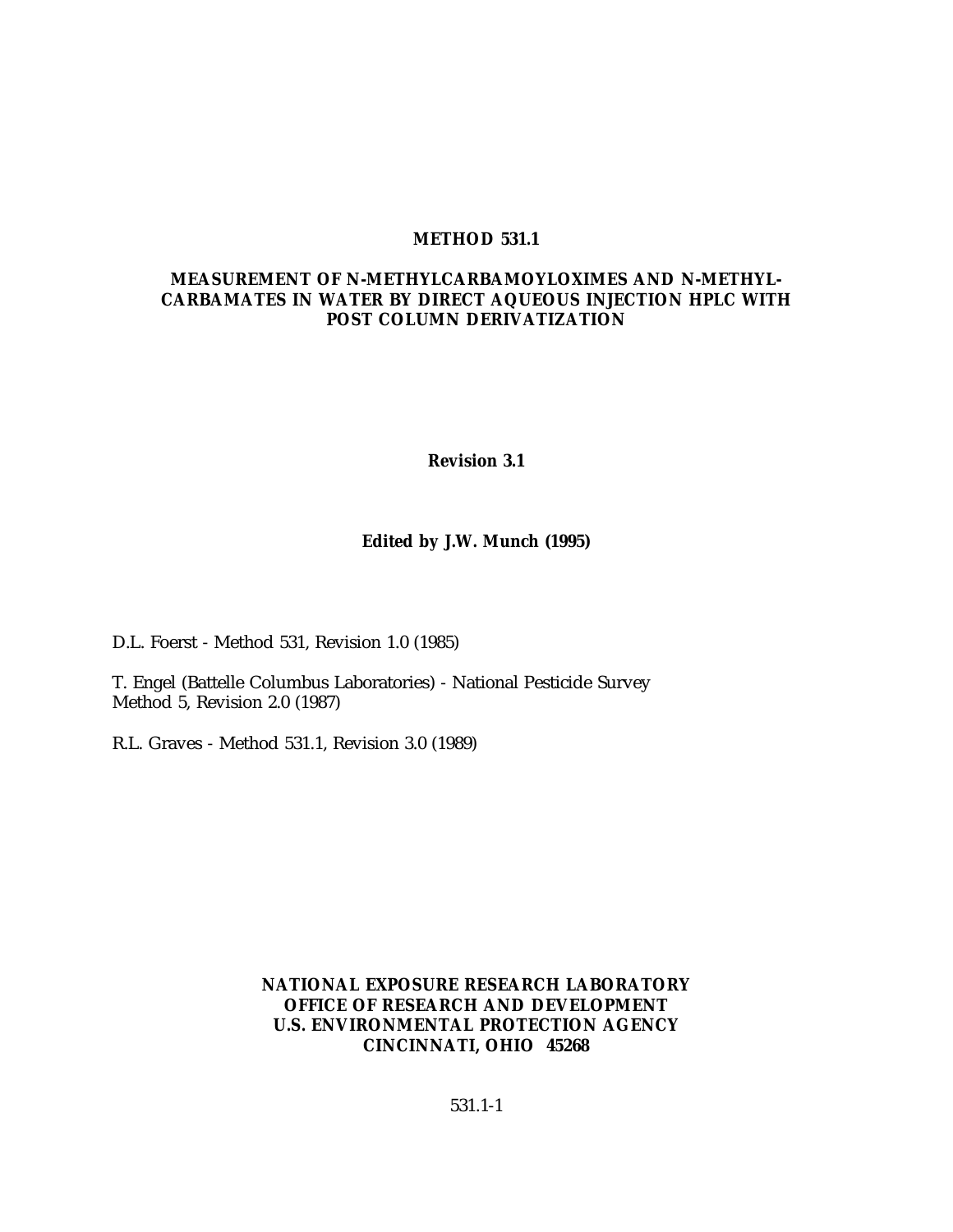### **METHOD 531.1**

### **MEASUREMENT OF N-METHYLCARBAMOYLOXIMES AND N-METHYL-CARBAMATES IN WATER BY DIRECT AQUEOUS INJECTION HPLC WITH POST COLUMN DERIVATIZATION**

#### **1.0 SCOPE AND APPLICATION**

1.1 This is a high performance liquid chromatographic (HPLC) method applicable to the determinations of certain N-methylcarbamoyloximes and N-methylcarbamates in ground water and finished drinking water. The following compounds can be determined using this method:

| <b>Analyte</b>            | <b>Chemical Abstract Services</b><br><b>Registry Number</b> |  |  |
|---------------------------|-------------------------------------------------------------|--|--|
| Aldicarb                  | 116-06-3                                                    |  |  |
| <b>Aldicarb Sulfone</b>   | 1646-88-4                                                   |  |  |
| <b>Aldicarb Sulfoxide</b> | 1646-87-3                                                   |  |  |
| Baygon                    | $114 - 26 - 1$                                              |  |  |
| Carbaryl                  | $63 - 25 - 2$                                               |  |  |
| Carbofuran                | 1563-66-2                                                   |  |  |
| 3-Hydroxycarbofuran       | 16655-82-6                                                  |  |  |
| Methiocarb                | 2032-65-7                                                   |  |  |
| Methomyl                  | 16752-65-7                                                  |  |  |
| Oxamyl                    | 23135-22-0                                                  |  |  |

- 1.2 This method has been validated in a single laboratory and estimated detection limits (EDLs) and method detection limits (MDLS) have been determined for the analytes above. Observed detection limits may vary between ground waters, depending upon the nature of interferences in the sample matrix and the specific instrumentation used.
- 1.3 This method is restricted to use by or under the supervision of analysts experienced in the use of liquid chromatography and in the interpretation of liquid chromatograms. Each analyst must demonstrate the ability to generate acceptable results with this method using the procedure described in Section 9.3.
- 1.4 When this method is used to analyze unfamiliar samples for any or all of the analytes above, analyte identifications should be confirmed by at least one additional qualitative technique<sup>1</sup>.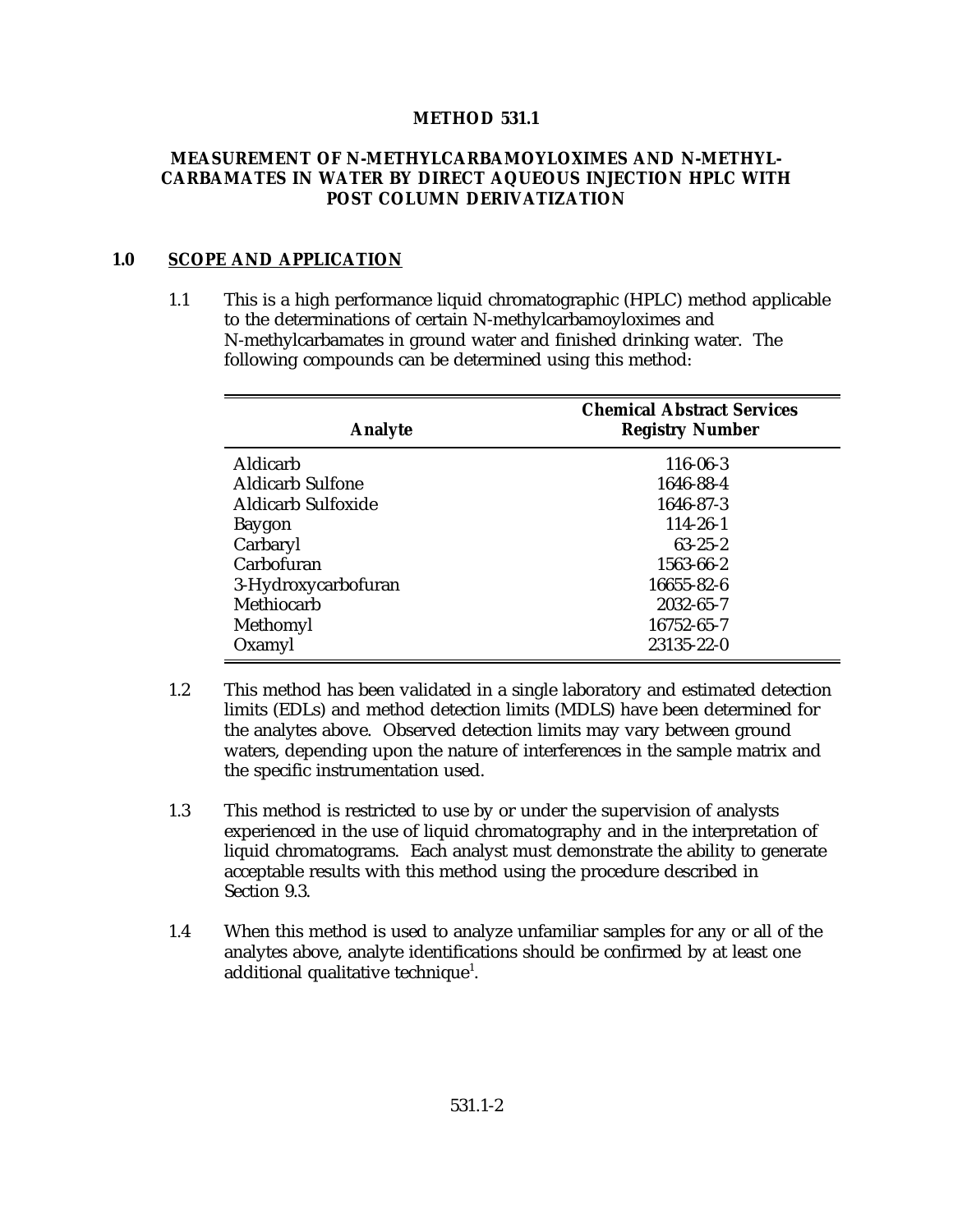### **2.0 SUMMARY OF METHOD**

2.1 The water sample is filtered and a 400 µL aliquot is injected into a reverse phase HPLC column. Separation of the analytes is achieved using gradient elution chromatography. After elution from the HPLC column, the analytes are hydrolyzed with 0.05 N sodium hydroxide (NaOH) at 95°C. The methyl amine formed during hydrolysis is reacted with o-phthalaldehyde (OPA) and 2-mercaptoethanol to form a highly fluorescent derivative which is detected by a fluorescence detector<sup>2</sup>. Analytes are quantitated using procedural standard calibration (Section 3.14).

### **3.0 DEFINITIONS**

- 3.1 Internal Standard (IS) -- A pure analyte(s) added to a solution in known amount(s) and used to measure the relative responses of other method analytes and surrogates that are components of the same solution. The internal standard must be an analyte that is not a sample component.
- 3.2 Surrogate Analyte (SA) -- A pure analyte(s), which is extremely unlikely to be found in any sample, and which is added to a sample aliquot in known amount(s) before extraction and is measured with the same procedures used to measure other sample components. The purpose of a surrogate analyte is to monitor method performance with each sample.
- 3.3 Laboratory Duplicates (LD1 and LD2) -- Two sample aliquots taken in the analytical laboratory and analyzed separately with identical procedures. Analyses of LD1 and LD2 give a measure of the precision associated with laboratory procedures, but not with sample collection, preservation, or storage procedures.
- 3.4 Field Duplicates (FD1 and FD2) -- Two separate samples collected at the same time and place under identical circumstances and treated exactly the same throughout field and laboratory procedures. Analyses of FD1 and FD2 give a measure of the precision associated with sample collection, preservation and storage, as well as with laboratory procedures.
- 3.5 Laboratory Reagent Blank (LRB) -- An aliquot of reagent water that is treated exactly as a sample including exposure to all glassware, equipment, solvents, reagents, internal standards, and surrogates that are used with other samples. The LRB is used to determine if method analytes or other interferences are present in the laboratory environment, the reagents, or the apparatus.
- 3.6 Field Reagent Blank (FRB) -- Reagent water placed in a sample container in the laboratory and treated as a sample in all respects, including exposure to sampling site conditions, storage, preservation and all analytical procedures. The purpose of the FRB is to determine if method analytes or other interferences are present in the field environment.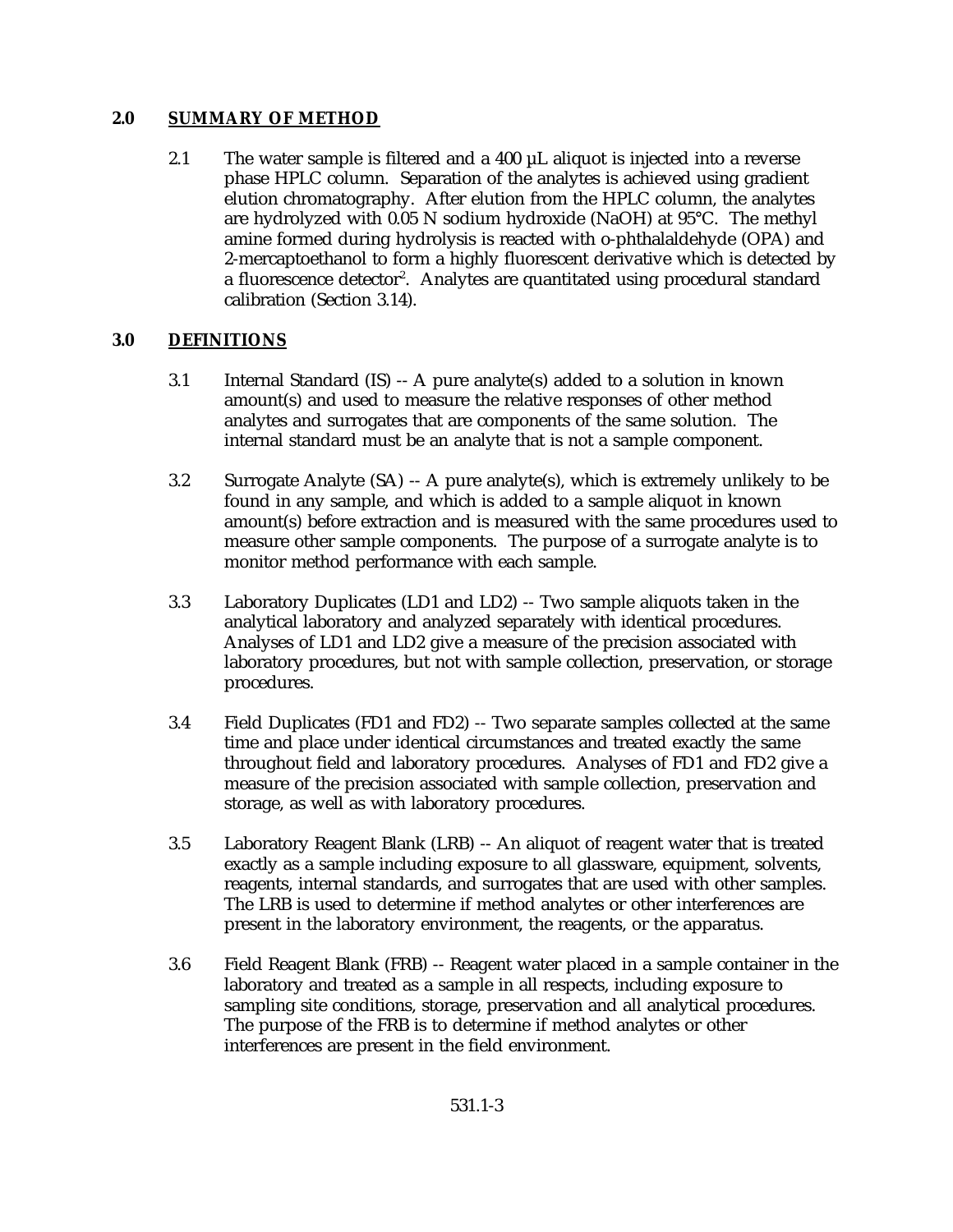- 3.7 Laboratory Performance Check Solution (LPC) -- A solution of method analytes, surrogate compounds, and internal standards used to evaluate the performance of the instrument system with respect to a defined set of method criteria.
- 3.8 Laboratory Fortified Blank (LFB) -- An aliquot of reagent water to which known quantities of the method analytes are added in the laboratory. The LFB is analyzed exactly like a sample, and its purpose is to determine whether the methodology is in control, and whether the laboratory is capable of making accurate and precise measurements at the required method detection limit.
- 3.9 Laboratory Fortified Sample Matrix (LFM) -- An aliquot of an environmental sample to which known quantities of the method analytes are added in the laboratory. The LFM is analyzed exactly like a sample, and its purpose is to determine whether the sample matrix contributes bias to the analytical results. The background concentrations of the analytes in the sample matrix must be determined in a separate aliquot and the measured values in the LFM corrected for background concentrations.
- 3.10 Stock Standard Solution (SSS) -- A concentrated solution containing a single certified standard that is a method analyte, or a concentrated solution of a single analyte prepared in the laboratory with an assayed reference compound. Stock standard solutions are used to prepare primary dilution standards.
- 3.11 Primary Dilution Standard Solution (PDS) -- A solution of several analytes prepared in the laboratory from stock standard solutions and diluted as needed to prepare calibration solutions and other needed analyte solutions.
- 3.12 Calibration Standard (CAL) -- A solution prepared from the primary dilution standard solution and stock standard solutions of the internal standards and surrogate analytes. The CAL solutions are used to calibrate the instrument response with respect to analyte concentration.
- 3.13 Quality Control Sample (QCS) -- A sample matrix containing method analytes or a solution of method analytes in a water miscible solvent which is used to fortify reagent water or environmental samples. The QCS is obtained from a source external to the laboratory, and is used to check laboratory performance with externally prepared test materials.
- 3.14 Procedural Standard Calibration -- A calibration method where aqueous calibration standards are prepared and processed (e.g., purged, extracted, and/or derivatized) in exactly the same manner as a sample. All steps in the process from addition of sampling preservatives through instrumental analyses are included in the calibration. Using procedural standard calibration compensates for any inefficiencies in the processing procedure.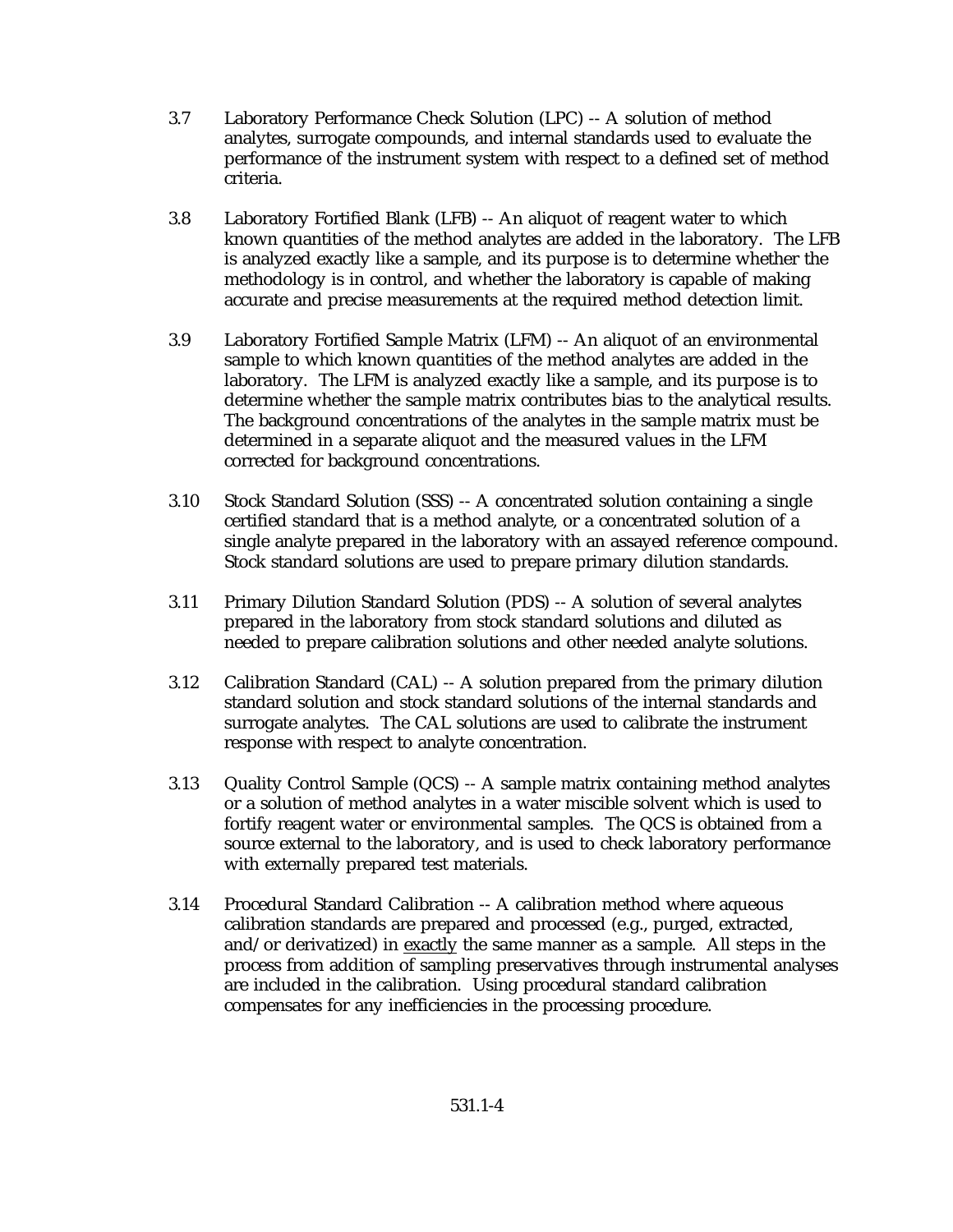### **4.0 INTERFERENCES**

- 4.1 Method interferences may be caused by contaminants in solvents, reagents, glassware and other sample processing apparatus that lead to discrete artifacts or elevated baselines in liquid chromatograms. Specific sources of contamination have not been identified. All reagents and apparatus must be routinely demonstrated to be free from interferences under the conditions of the analysis by running laboratory reagent blanks as described in Section 9.2.
	- 4.1.1 Glassware must be scrupulously cleaned.<sup>3</sup> Clean all glassware as soon as possible after use by thoroughly rinsing with the last solvent used in it. Follow by washing with hot water and detergent and thorough rinsing with tap and reagent water. Drain dry, and heat in an oven or muffle furnace at 400°C for one hour. Do not heat volumetric glassware. Thermally stable materials might not be eliminated by this treatment. Thorough rinsing with acetone may be substituted for the heating. After drying and cooling, seal and store glassware in a clean environment to prevent any accumulation of dust or other contaminants. Store inverted or capped with aluminum foil.
	- 4.1.2 The use of high purity reagents and solvents helps to minimize interference problems. Purification of solvents by distillation in all-glass systems may be required.

**Warning:** When a solvent is purified, stabilizers added by the manufacturer are removed, thus potentially making the solvent hazardous. Also, when a solvent is purified, preservatives added by the manufacturer are removed, thus potentially reducing the shelf-life.

- 4.2 Interfering contamination may occur when a sample containing low concentrations of analytes is analyzed immediately following a sample containing relatively high concentrations of analytes. A preventive technique is between-sample rinsing of the sample syringe and filter holder with two portions of reagent water. After analysis of a sample containing high concentrations of analytes, one or more LRBs should be analyzed.
- 4.3 Matrix interference may be caused by contaminants that are present in the sample. The extent of matrix interference will vary considerably from source to source, depending upon the water sampled. Analyte identifications must be confirmed. Positive identification may be made by the use of an alternative detector which operates on a chemical/physical principle different from that originally used; e.g., mass spectrometry, or the use of a second chromatography column. A suggested alternative column is described in Section 6.6.3.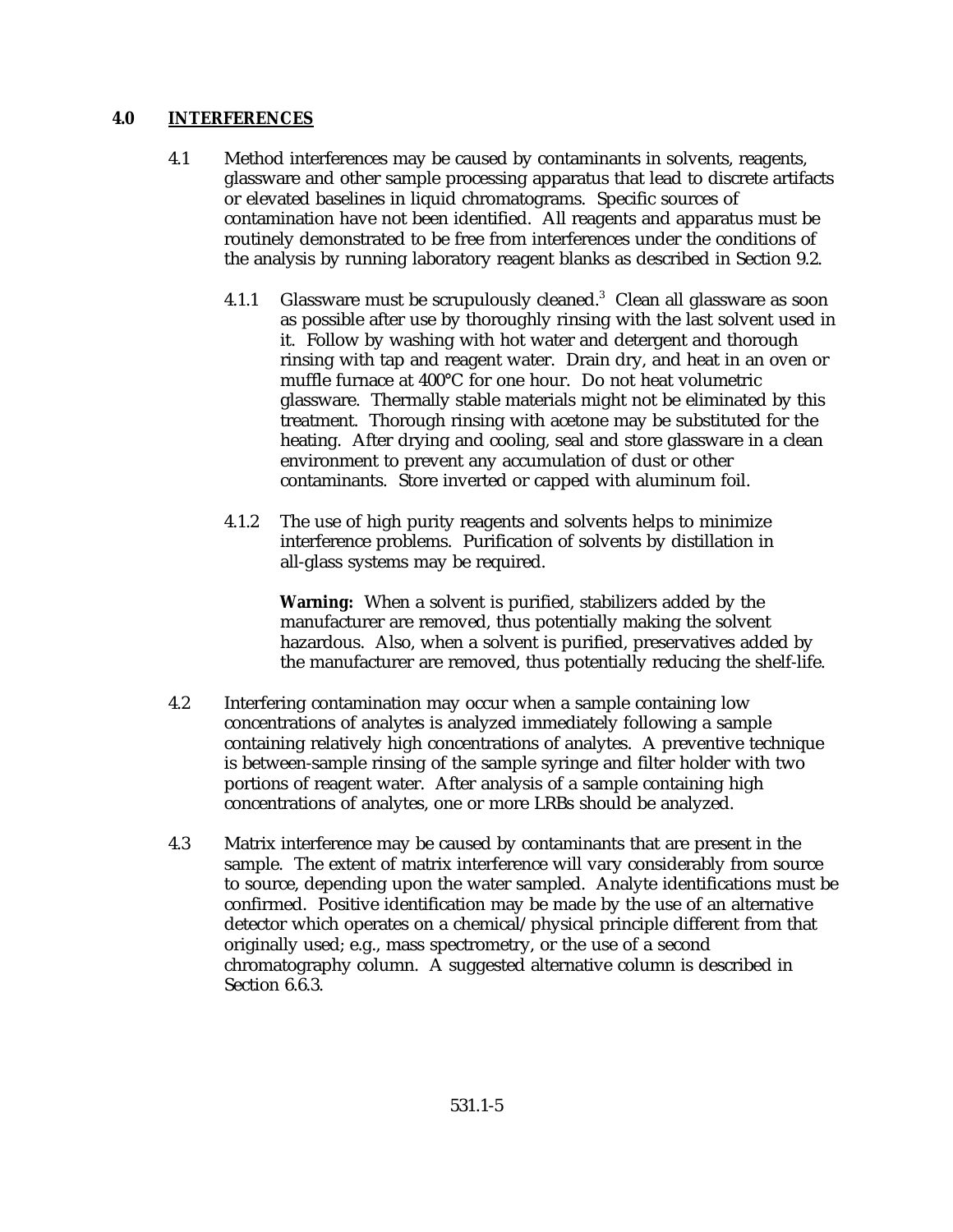### **5.0 SAFETY**

5.1 The toxicity or carcinogenicity of each reagent used in this method has not been precisely defined; however, each chemical compound must be treated as a potential health hazard. Accordingly, exposure to these chemicals must be reduced to the lowest possible level. The laboratory is responsible for maintaining a current awareness file of OSHA regulations regarding the safe handling of the chemicals specified in this method. A reference file of material safety data sheets should also be made available to all personnel involved in the chemical analysis. Additional references to laboratory safety are available and have been identified<sup> $4-6$ </sup> for the information of the analyst.

**Warning:** When a solvent is purified, stabilizers added by the manufacturer are removed, thus potentially making the solvent hazardous.

- **6.0 EQUIPMENT AND SUPPLIES** (All specifications are suggested. Catalog numbers are included for illustration only.)
	- 6.1 Sampling Equipment
		- 6.1.1 Grab Sample Bottle -- 60 mL screw cap vials (Pierce No. 13075 or equivalent) and caps equipped with a PTFE-faced silicone septa (Pierce No. 12722 or equivalent). Prior to use, wash vials and septa as described in Section 4.1.1.
	- 6.2 Balance -- Analytical, capable of accurately weighing to the nearest 0.0001 g.
	- 6.3 Filtration Apparatus
		- 6.3.1 Macrofiltration -- To filter derivatization solutions and mobile phases used in HPLC. Recommend using 47 mm filters (Millipore Type HA, 0.45  $\mu$ m for water and Millipore Type FH, 0.5  $\mu$ m for organics or equivalent).
		- 6.3.2 Microfiltration -- To filter samples prior to HPLC analysis. Use 13 mm filter holder (Millipore stainless steel XX300/200 or equivalent), and 13 mm diameter 0.2 µm polyester filters (Nuclepore 180406 or equivalent).
	- 6.4 Syringes and Syringe Valves
		- 6.4.1 Hypodermic Syringe -- 10-mL glass, with Luer-Lok tip.
		- 6.4.2 Syringe Valve -- Three-way (Hamilton HV3-3 or equivalent).
		- 6.4.3 Syringe Needle -- 7-10 cm long, l7-gauge, blunt tip.
		- 6.4.4 Micro Syringes -- Various sizes.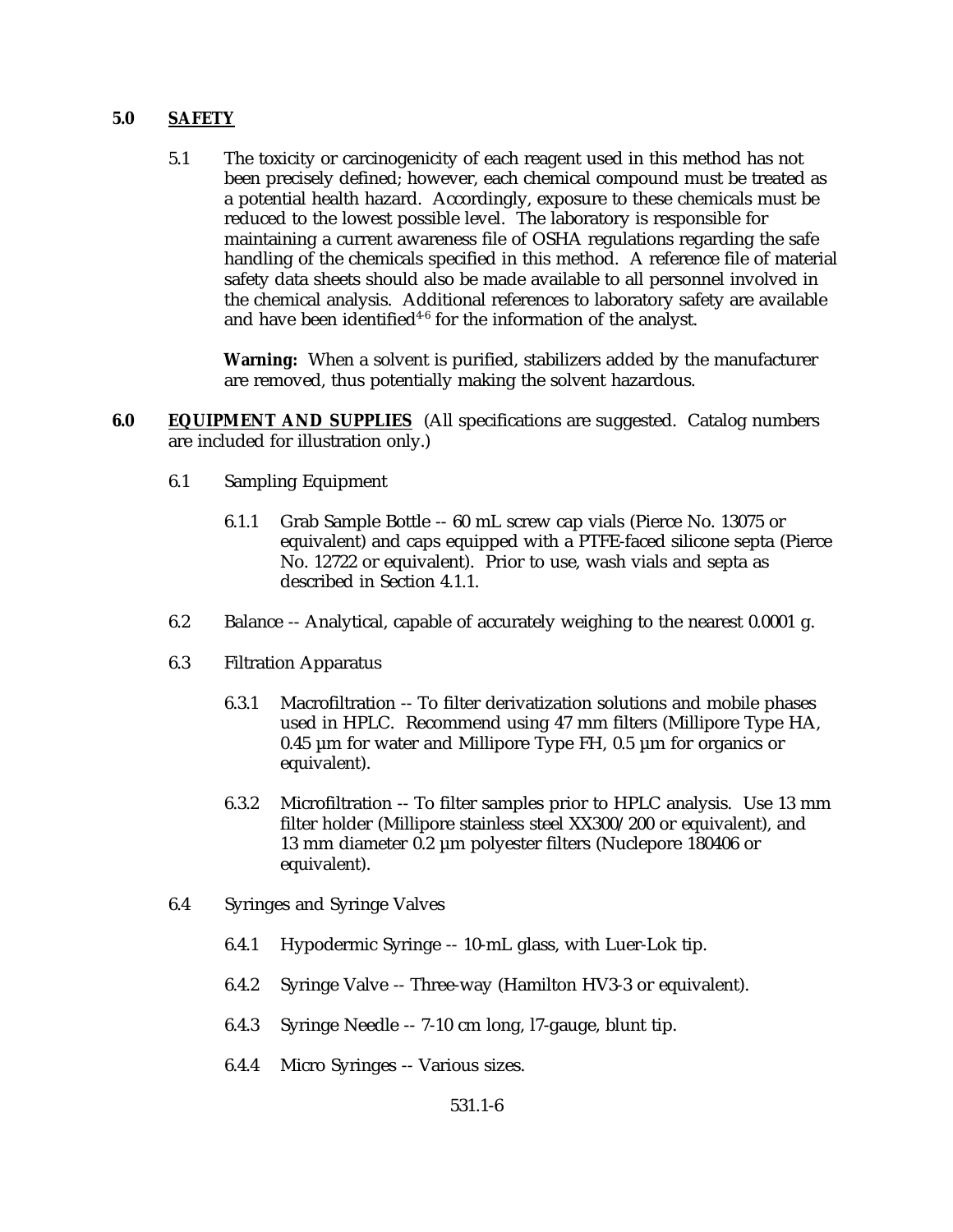#### 6.5 Miscellaneous

- 6.5.1 Solution Storage Bottles -- Amber glass, 10-15 mL capacity with TFE-fluorocarbon-lined screw cap.
- 6.5.2 Helium -- For degassing solutions and solvents.
- 6.6 High Performance Liquid Chromatograph (HPLC)
	- 6.6.1 HPLC system capable of injecting 200-400  $\mu$ L aliquots, and performing binary linear gradients at a constant flow rate. A data system is recommended for measuring peak areas. Table 1 lists retention times observed for method analytes using the columns and analytical conditions described below.
	- 6.6.2 Column 1 (primary column) 150 mm long x 3.9 mm I.D. stainless steel packed with 4 µm NovaPak C18. Mobil Phase is established at 10:90 methanol:water, hold twominutes, then program as a linear gradient to 80:20 methanol:water in 25 minutes. Alternative columns may be used in accordance with the provisions described in Section 9.4.
	- 6.6.3 Column 2 (alternative column)\* 250 mm long x 4.6 mm I.D. stainless steel packed with 5 µm Beckman Ultrasphere ODS. Mobile phase is established at 1.0 mL/min. as a linear gradient from 15:85 methanol:water to 100% methanol in 32 minutes. Data presented in this method were obtained using this column.

\*Newer manufactured columns have not been able to resolve aldicarb sulfone from oxamyl.

- 6.6.4 Column 3 (alternative column) 250 mm long x 4.6 mm I.D. stainless steel packed with 5 µm Supelco LC-1. Mobile phase is established at 1.0 mL/min. as a linear gradient from 15:85 methanol:water to 100 % methanol in 32 minutes.
- 6.6.5 Post Column Reactor -- Capable of mixing reagents into the mobile phase. Reactor should be constructed using PTFE tubing and equipped with pumps to deliver 0.1-1.0 mL/min. of each reagent; mixing tees; and two 1.0 mL delay coils, one thermostated at 95°C (ABI URS 051 and URA 100 or equivalent).
- 6.6.6 Fluorescence Detector -- Capable of excitation at 330 nm (nominal) and detection of emission energies greater than 418 nm. A Schoffel Model 970 fluorescence detector was used to generate the validation data presented in this method.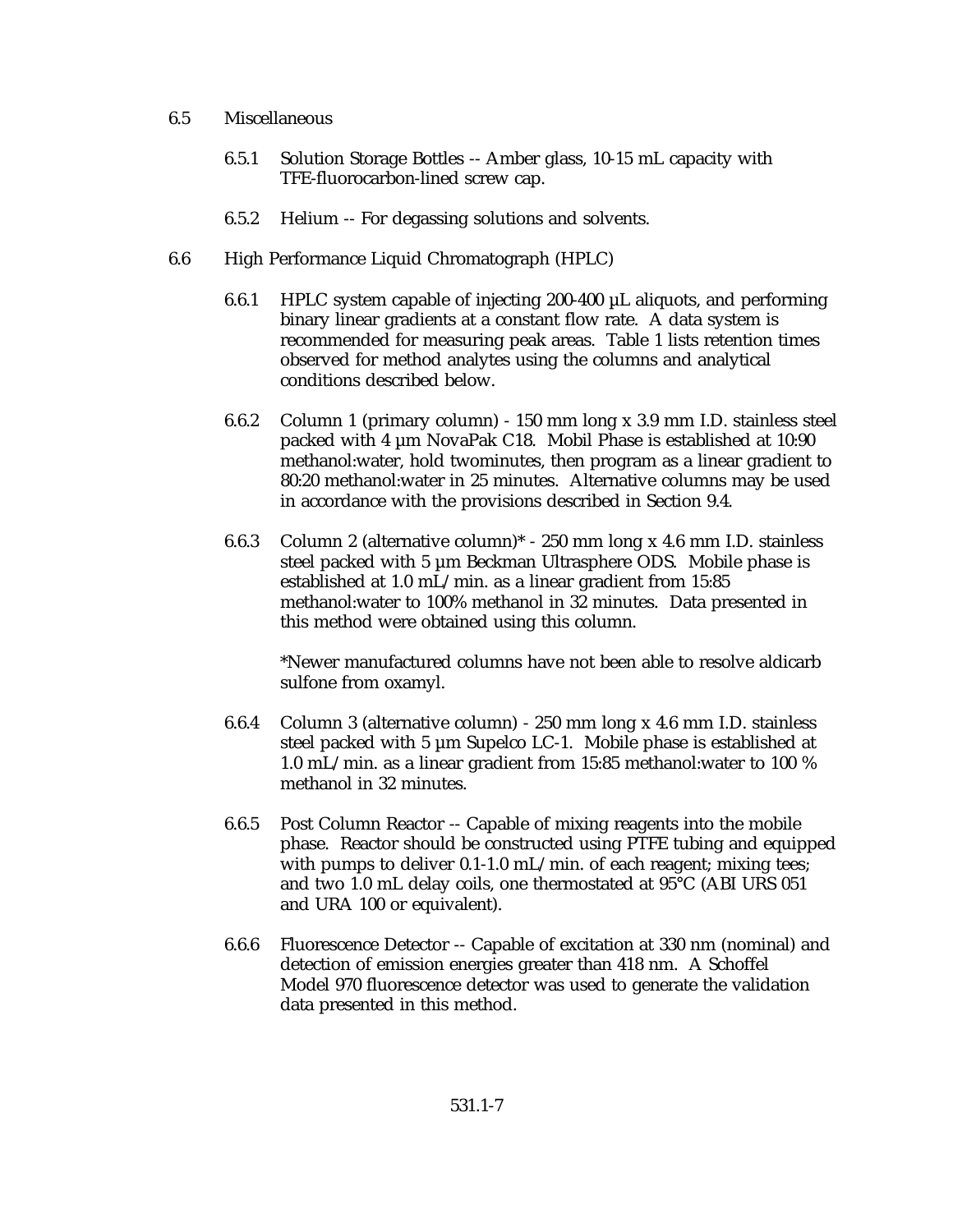### **7.0 REAGENTS AND STANDARDS**

**Warning:** When a solvent is purified, stabilizers added by the manufacturer are removed, thus potentially making the solvent hazardous. Also, when a solvent is purified, preservatives added by the manufacturer are removed, thus potentially reducing the shelf-life.

- 7.1 Reagent Water -- Reagent water is defined as water that is reasonably free of contamination that would prevent the determination of any analyte of interest. Reagent water used to generate the validation data in this method was distilled water obtained from the Magnetic Springs Water Co., 1801 Lone Eagle St., Columbus, Ohio 43228.
- 7.2 Methanol -- Distilled-in-glass quality or equivalent.
- 7.3 HPLC Mobile Phase
	- 7.3.1 Water, HPLC Grade -- Available from Burdick and Jackson.
	- 7.3.2 Methanol, HPLC Grade -- Filter and degas with helium before use.
- 7.4 Post Column Derivatization Solutions
	- 7.4.1 Sodium Hydroxide, 0.05 N -- Dissolve 2.0 g of sodium hydroxide (NaOH) in reagent water. Dilute to 1.0 L with reagent water. Filter and degas with helium just before use.
	- 7.4.2 2-Mercaptoethanol  $(1+1)$  -- Mix 10.0 mL of 2-mercaptoethanol and 10.0 mL of acetonitrile. Cap. Store in hood

**Caution:** Stench.

- 7.4.3 Sodium Borate, 0.05 N -- Dissolve 19.1 g of sodium borate  $(Na<sub>2</sub>B<sub>4</sub>0<sub>7</sub> \cdot 10H<sub>2</sub>O)$  in reagent water. Dilute to 1.0 L with reagent water. The sodium borate will completely dissolve at room temperature if prepared a day before use.
- 7.4.4 OPA Reaction Solution -- Dissolve 100 ±10 mg of o-phthalaldehyde (mp 55-58°C) in 10 mL of methanol. Add to 1.0 L of 0.05 N sodium borate. Mix, filter, and degas with helium. Add 100 µL of 2-mercaptoethanol (1+1) and mix. Make up fresh solution daily.
- 7.5 Monochloroacetic Acid Buffer (pH3) -- Prepare by mixing 156 mL of 2.5 M monochloroacetic acid and 100 mL 2.5 M potassium acetate.
- 7.6 4-Bromo-3,5-Dimethylphenyl N-Methylcarbamate (BDMC), 98% purity -- For use as internal standard (available from Aldrich Chemical Co.).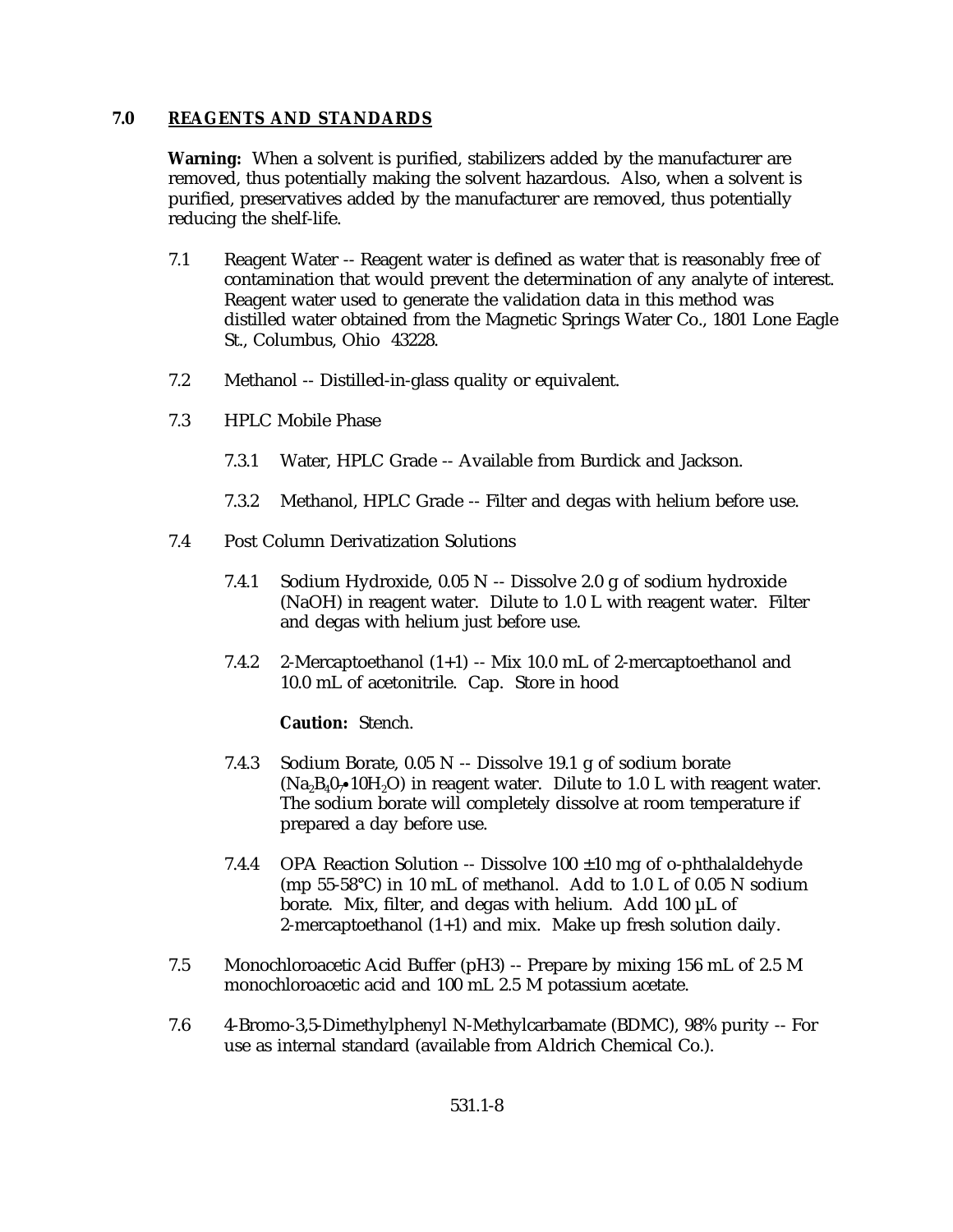- 7.7 Stock Standard Solutions (SSS)  $(1.00 \mu g/\mu L)$  -- Stock standard solutions may be purchased as certified solutions or prepared from pure standard materials using the following procedure:
	- 7.7.1 Prepare stock standard solutions by accurately weighing approximately 0.0100 g of pure material. Dissolve the material in methanol and dilute to volume in a 10 mL volumetric flask. Larger volumes may be used at the convenience of the analyst. If compound purity is certified at 96% or greater, the weight may be used without correction to calculate the concentration of the stock standard. Commercially prepared stock standards may be used at any concentration if they are certified by the manufacturer or by an independent source.
	- 7.7.2 Transfer the stock standard solutions into TFE-fluorocarbon-sealed screw cap vials. Store at room temperature and protect from light.
	- 7.7.3 Stock standard solutions should be replaced after two months or sooner if comparison with laboratory fortified blanks, or QC samples indicate a problem.
- 7.8 Internal Standard Solution -- Prepare an internal standard fortification solution by accurately weighing approximately 0.0010 g of pure BDMC. Dissolve the BDMC in methanol and dilute to volume in a 10 mL volumetric flask. Transfer the internal standard fortification solution to a TFE-fluorocarbon-sealed screw cap bottle and store at room temperature. Addition of 5 µL of the internal standard fortification solution to 50 mL of sample results in a final internal standard concentration of 10  $\mu$ g/L. Solution should be replaced when ongoing QC (Section 9.0) indicates a problem.

**Note:** BDMC has been shown to be an effective internal standard for the method analytes, but other compounds may be used, if the quality control requirements in Section 9.0 are met.

7.9 Laboratory Performance Check Solution -- Prepare concentrate by adding 20 µL of the 3-hydroxycarbofuran stock standard solution, 1.0 mL of the aldicarb sulfoxide stock standard solution, 200 µL of the methiocarb stock standard solution, and 1 mL of the internal standard fortification solution to a 10 mL volumetric flask. Dilute to volume with methanol. Thoroughly mix concentrate. Prepare check solution by placing 100 µL of the concentrate solution into a 100 mL volumetric flask. Dilute to volume with buffered reagent water. Transfer to a TFE-fluorocarbon-sealed screw cap bottle and store at room temperature. Solution should be replaced when ongoing QC (Section 9.0) indicates a problem.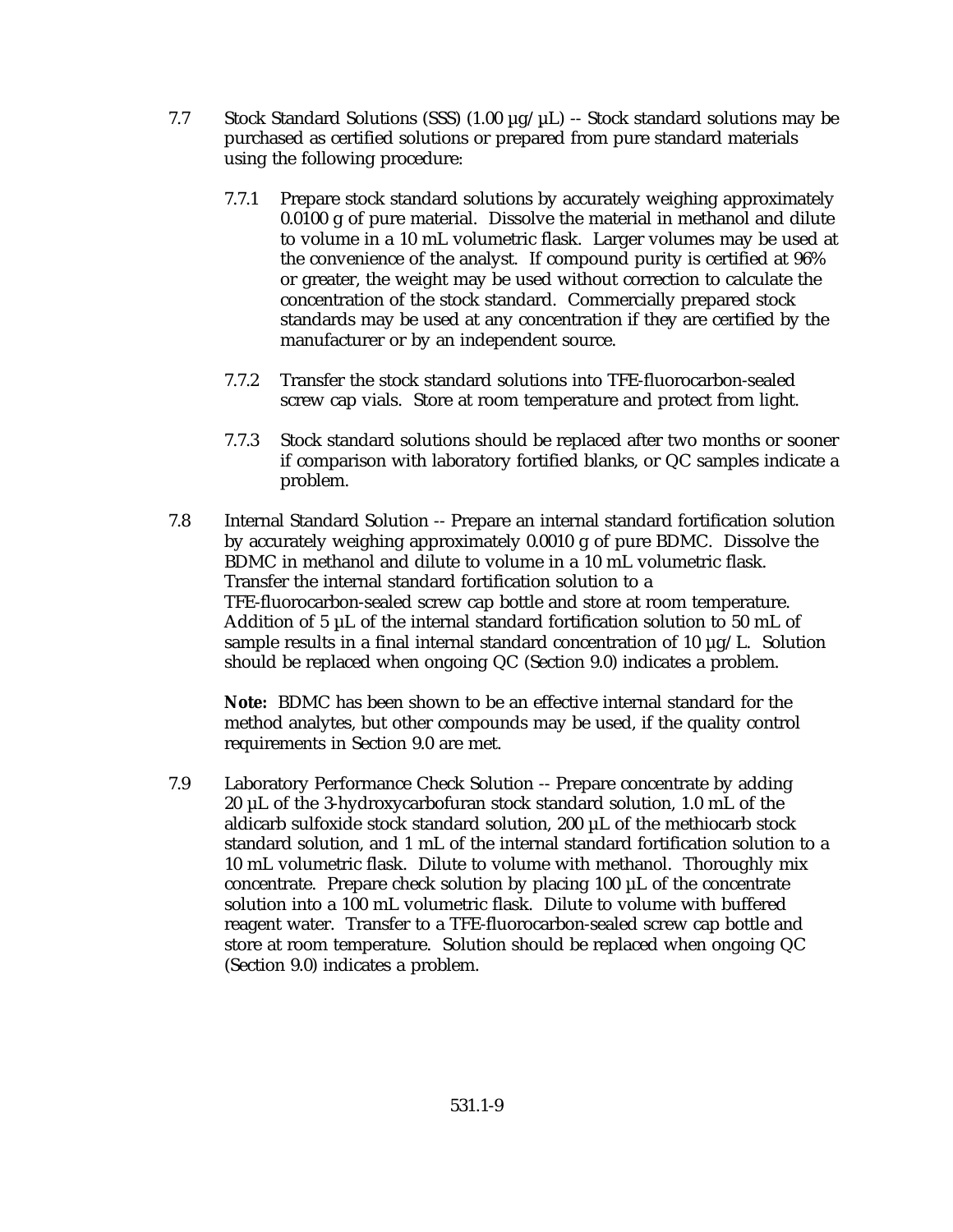## **8.0 SAMPLE COLLECTION, PRESERVATION AND HANDLING**

- 8.1 Grab samples must be collected in glass containers. Conventional sampling practices<sup>8</sup> should be followed; however, the bottle must not be prerinsed with sample before collection.
- 8.2 Sample Preservation/pH Adjustment -- Oxamyl, 3-hydroxycarbofuran, aldicarb sulfoxide, and carbaryl can all degrade quickly in neutral and basic waters held at room temperature.<sup>6,7</sup> This short-term degradation is of concern during the time samples are being shipped and the time processed samples are held at room temperature in autosampler trays. Samples targeted for the analysis of these three analytes must be preserved at pH 3. The pH adjustment also minimizes analyte biodegradation.
	- 8.2.1 Add 1.8 mL of monochloroacetic acid buffer to the 60 mL sample bottle. Add buffer to the sample bottle at the sampling site or in the laboratory before shipping to the sampling site.
	- 8.2.2 If residual chlorine is present, add 80 mg of sodium thiosulfate per liter of sample to the sample bottle prior to collecting the sample.
	- 8.2.3 After sample is collected in bottle containing buffer, seal the sample bottle and shake vigorously for 1 min.
	- 8.2.4 Samples must be iced or refrigerated at 4°C from the time of collection until analysis is begun. Although preservation results of up to 28 days indicate method analytes are not labile in water samples when sample pH is adjusted to 3 or less, and samples are shipped and stored at 4°C, analyte lability may be affected by the matrix. Therefore, the analyst should verify that the preservation technique is applicable to the samples under study.

# **9.0 QUALITY CONTROL**

- 9.1 Minimum quality control (QC) requirements are initial demonstration of laboratory capability, monitoring internal standard peak area or height in each sample and blank (when internal standard calibration procedures are being employed), analysis of laboratory reagent blanks, laboratory fortified samples, laboratory fortified blanks and QC samples. A MDL for each analyte must also be determined.
- 9.2 Laboratory Reagent Blank (LRB) -- Before processing any samples, the analyst must demonstrate that all glassware and reagent interferences are under control. Each time a set of samples is extracted or reagents are changed, a LRB must be analyzed. If within the retention time window of any analyte of interest the LRB produces a peak that would prevent the determination of that analyte, determine the source of contamination and eliminate the interference before processing samples.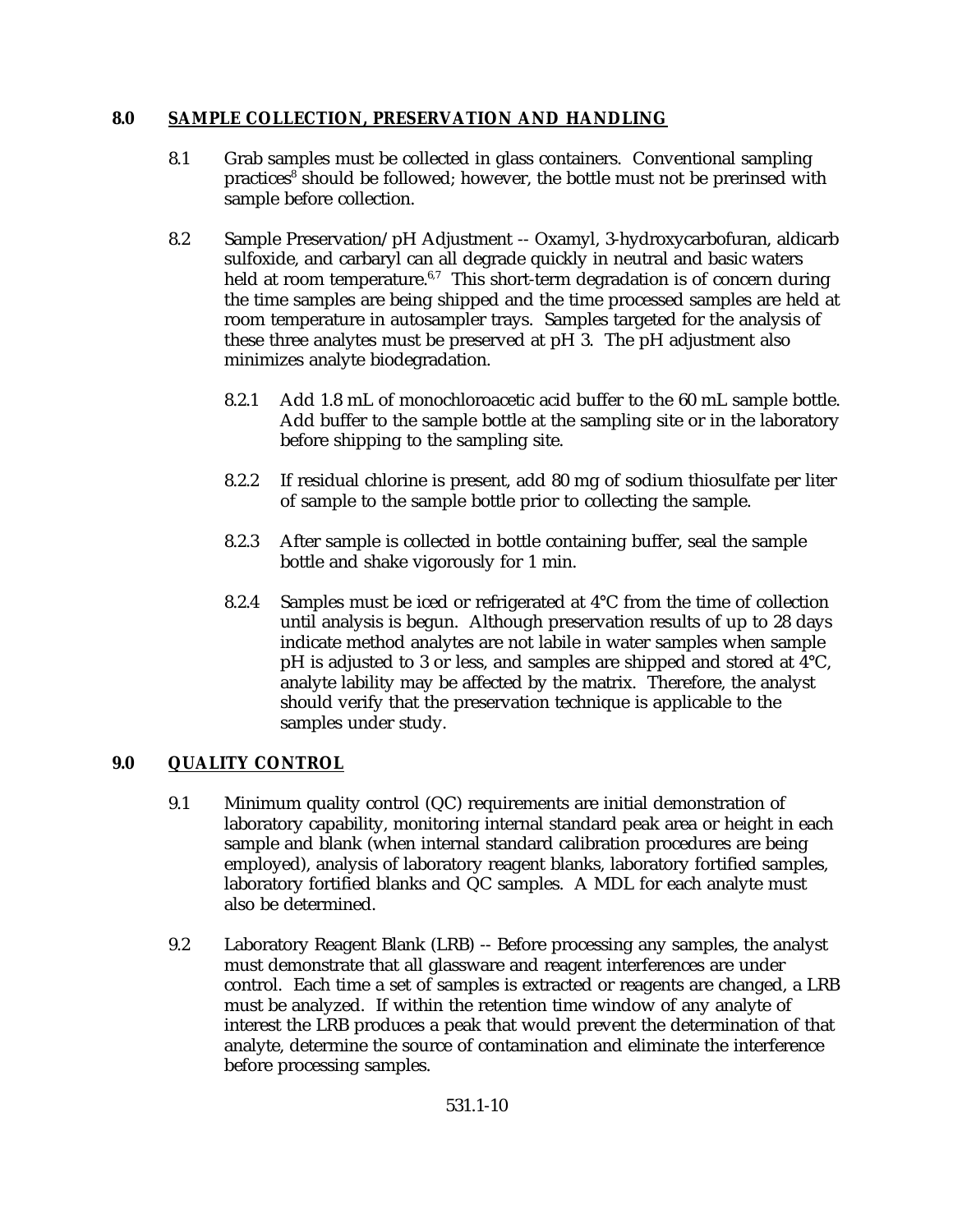- 9.3 Initial Demonstration of Capability
	- 9.3.1 Select a representative concentration, about 10 times EDL, or a concentration that represents a medium concentration calibration standard for each analyte. Prepare a primary dilution standard (in methanol) containing each analyte at 1000 times selected concentration. With a syringe, add 50 µL of the concentrate to each of four to seven 50 mL aliquots of reagent water, and analyze each aliquot according to procedures beginning in Section 11.0.
	- 9.3.2 For each analyte the recovery value for all of these samples must fall in the range of ±20% of the fortified amount, and the RSD of the measurements must be 20% or less. For those compounds that meet the acceptance criteria, performance is judged acceptable and sample analysis may begin. For those compounds that fail these criteria, this procedure must be repeated using four samples until satisfactory performance has been demonstrated.
	- 9.3.3 To determine the MDL, analyze a minimum of seven LFBs prepared at a low concentration. Use the concentrations in Table 3 as a guide, or use calibration data to estimate a concentration that will yield a peak with a signal to noise ratio of approximately five. Analyze the seven replicates as described in Section 11.0, and on a schedule that results in the analyses being conducted over several days. Calculate the mean accuracy and standard deviation for each analyte. Calculate the MDL using the equation given in Table 3.
	- 9.3.4 The initial demonstration of capability is used primarily to preclude a laboratory from analyzing unknown samples via a new, unfamiliar method prior to obtaining some experience with it. It is expected that as laboratory personnel gain experience with this method the quality of data will improve beyond those required here.
- 9.4 The analyst is permitted to modify HPLC columns, HPLC conditions, and internal standards to improve separations or lower analytical costs. Each time such method modifications are made, the analyst must repeat the procedures in Section 9.3.
- 9.5 Assessing the Internal Standard
	- 9.5.1 When using the internal standard calibration procedure, the analyst must monitor the IS response (peak area or peak height) of all samples during each analysis day. The IS response for any sample chromatogram should not deviate from the daily calibration check standard's IS response by more than 30%.
	- 9.5.2 If >30% deviation occurs with an individual extract, optimize instrument performance and inject a second aliquot.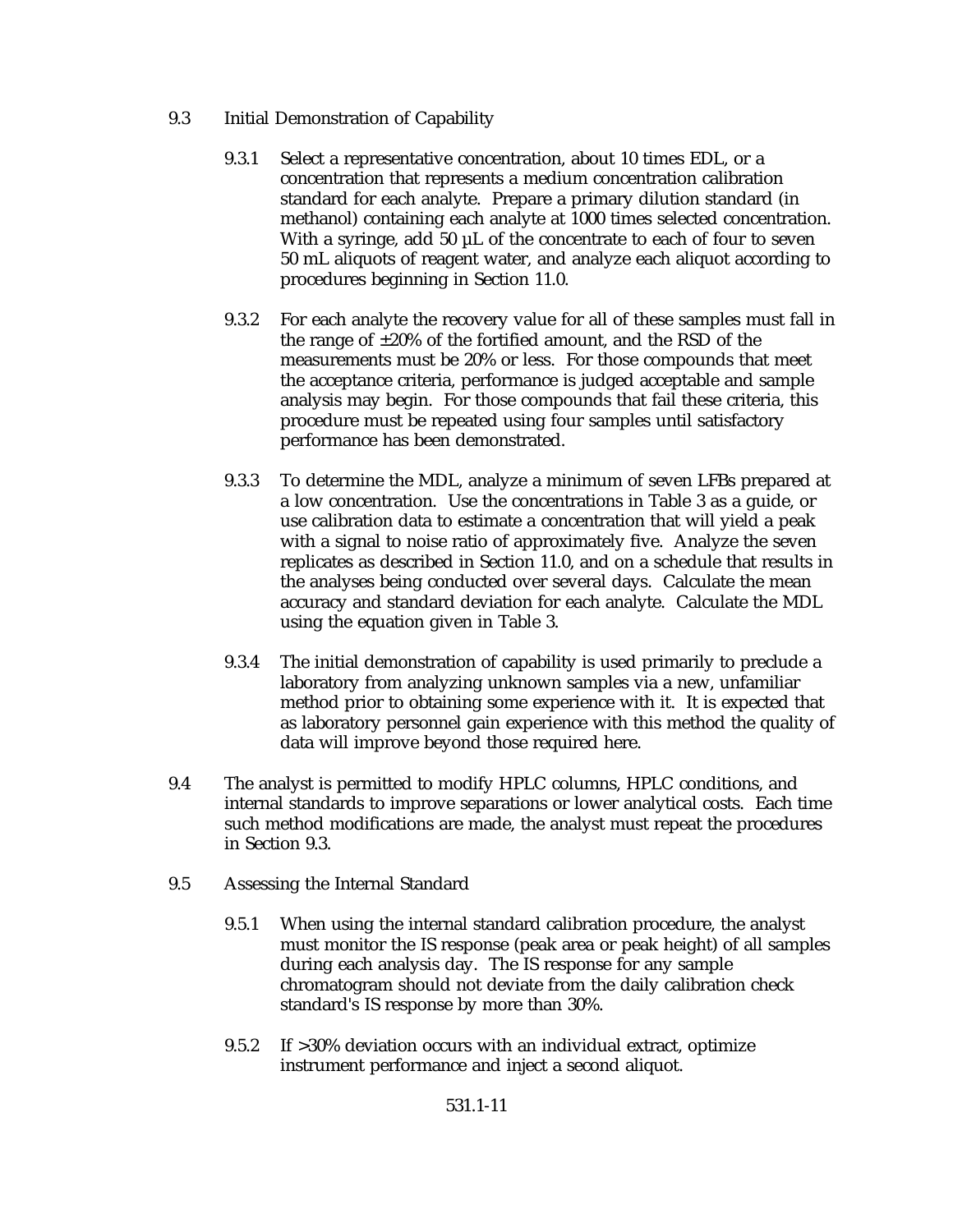- 9.5.2.1 If the reinjected aliquot produces an acceptable internal standard response, report results for that aliquot.
- 9.5.2.2 If a deviation of greater than 30% is obtained for the reinjected extract, analysis of the sample should be repeated beginning with Section 11.0, provided a duplicate sample is still available. Otherwise, report results obtained from the reinjected extract, but annotate as suspect.
- 9.5.3 If consecutive samples fail the IS response acceptance criterion, immediately analyze a calibration check standard.
	- 9.5.3.1 If the check standard provides a response for the IS within 20% of the predicted value, then follow procedures itemized in Section 9.5.2 for each sample failing the IS response criterion.
	- 9.5.3.2 If the check standard provides a response for the IS which deviates more than 20% of the predicted value, then the analyst must recalibrate, as specified in Section 10.0.
- 9.6 Assessing Laboratory Performance Laboratory Fortified Blanks (LFB)
	- 9.6.1 The laboratory must analyze at least one LFB sample with every 20 samples or one per sample set (all samples analyzed within a 24-hour period) whichever is greater. The fortification concentration of each analyte in the LFB should be 10 times EDL or a concentration in the middle of the calibration range. Calculate accuracy as percent recovery  $(X_i)$ . If the recovery of any analyte falls outside the control limits (see Section 9.6.2), that analyte is judged out of control, and the source of the problem must be identified and resolved before continuing analyses.
	- 9.6.2 Until sufficient data become available from within their own laboratory, usually a minimum of results from 20-30 analyses, the laboratory should assess laboratory performance against the control limits in Section 9.3.2. When sufficient internal performance data becomes available, develop control limits from the mean percent recovery  $(X)$ and standard deviation (S) of the percent recovery. These data are used to establish upper and lower control limits as follows:

UPPER CONTROL LIMIT =  $\overline{X}$  + 3S LOWER CONTROL LIMIT =  $\overline{X}$  - 3S

After each five to 10 new recovery measurements, new control limits should be calculated using only the most recent 20-30 data points. These calculated control limits should not exceed those established in Section 9.3.2.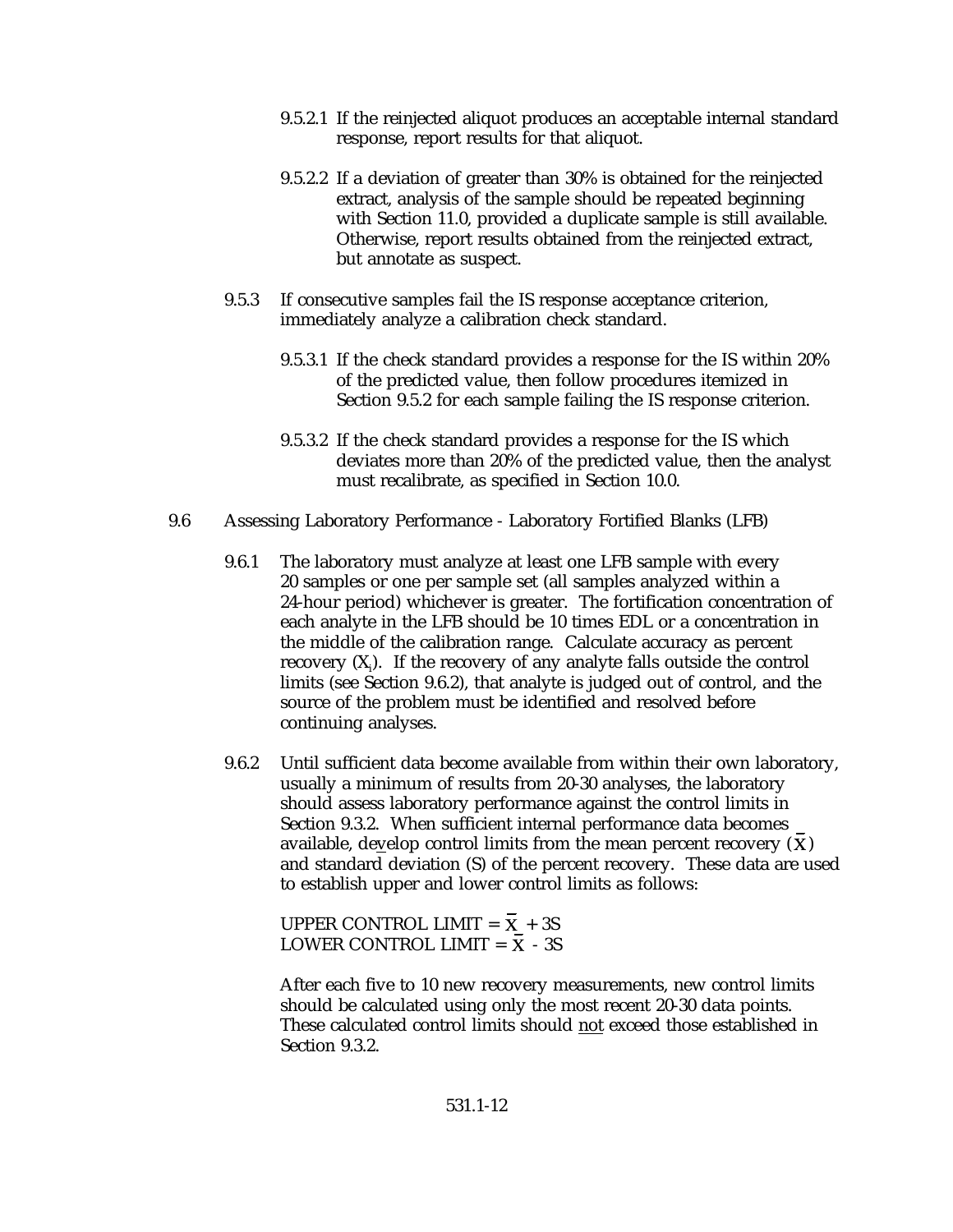9.6.3 If acceptable accuracy and method detection limits cannot be achieved, the problem must be located and corrected before further samples are analyzed. Data from all field samples analyzed since the last acceptable LFB should be considered suspect, and duplicate samples should be analyzed, if they are available, after the problem has been corrected. LFB results should be added to the on-going control charts to document data quality.

Since the calibration check sample in Sections 10.2.4 and 10.3.3 and the LFB are made the same way and since procedural standards are used, the sample analyzed here may also be used as a calibration check as described in those sections.

- 9.6.4 It is recommended that the laboratory periodically determine and document its detection limit capabilities for analytes of interest.
- 9.6.5 At least quarterly, analyze a QC sample from an outside source.
- 9.7 Assessing Analyte Recovery -- Laboratory Fortified Sample Matrix
	- 9.7.1 The laboratory must add a known concentration to a minimum of 5% of the routine samples or one sample per set, whichever is greater. The concentration should not be less then the background concentration of the sample selected for fortification. Ideally, the concentration should be the same as that used for the LFB (Section 9.6). Over time, samples from all routine sample sources should be fortified.
	- 9.7.2 Calculate the percent recovery, P, of the concentration for each analyte, after correcting the analytical result, X, from the fortified sample for the background concentration, b, measured in the unfortified sample, i.e.,:

 $P = 100$  (X - b) / fortifying concentration,

and compare these values to control limits appropriate for reagent water data collected in the same fashion. The value for P must fall in the range of 65-135% of the fortified amount.

- 9.7.3 If the recovery of any such analyte falls outside the designated range, and the laboratory performance for that analyte is shown to be in control (Section 9.6), the recovery problem encountered with the dosed sample is judged to be matrix related, not system related. The result for that analyte in the unfortified sample is labeled suspect/matrix to inform the data user that the results are suspect due to matrix effects.
- 9.8 Assessing Instrument System -- Laboratory Performance Check Sample Instrument performance should be monitored on a daily basis by analysis of the LPC sample. The LPC sample contains compounds designed to monitor instrument sensitivity, column performance (primary column) and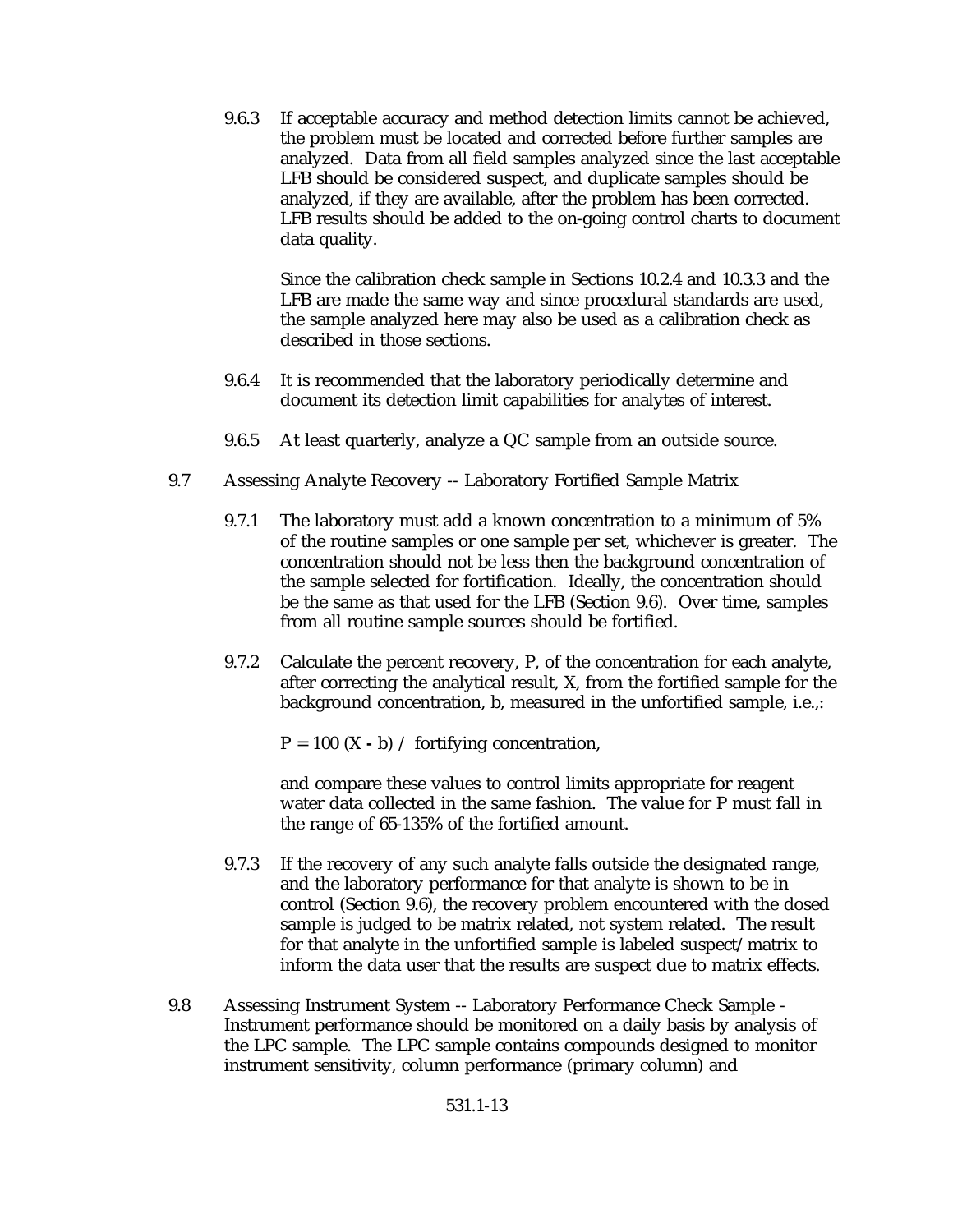chromatographic performance. LPC sample components and performance criteria are listed in Table 4. Inability to demonstrate acceptable instrument performance indicates the need for reevaluation of the instrument system. The sensitivity requirements are set based on the EDLs published in this method. If laboratory EDLs differ from those listed in this method, concentrations of the LPC standard compounds must be adjusted to be compatible with the laboratory EDLs.

9.9 The laboratory may adopt additional quality control practices for use with this method. The specific practices that are most productive depend upon the needs of the laboratory and the nature of the samples. For example, field or laboratory duplicates may be analyzed to assess the precision of the environmental measurements or field reagent blanks may be used to assess contamination of samples under site conditions, transportation and storage.

### **10.0 CALIBRATION AND STANDARDIZATION**

- 10.1 Establish HPLC operating parameters equivalent to those indicated in Section 6.6. The HPLC system may be calibrated using either the internal standard technique (Section 10.2) or the external standard technique (Section 10.3).
- 10.2 Internal Standard Calibration Procedure -- The analyst must select one or more internal standards similar in analytical behavior to the analytes of interest. The analyst must further demonstrate that the measurement of the internal standard is not affected by method or matrix interferences. BDMC has been identified as a suitable internal standard.
	- 10.2.1 Prepare calibration standards at a minimum of three (recommend five) concentration levels for each analyte of interest by adding volumes of one or more of the stock standards to a volumetric flask. Guidance on the number of standards is as follows: A minimum of three calibration standards are required to calibrate a range of a factor of 20 in concentration. For a factor of 50 use at least four standards, and for a factor of 100 at least five standards. The lowest standard should represent analyte concentrations near, but above, their respective MDLs. The remaining standards should bracket the analyte concentrations expected in the sample, or should define the working range of the detector. To each calibration standard, add a known constant amount of one or more internal standards, and dilute to volume with buffered reagent water. To prepare buffered reagent water, add 10 mL of 1.0 M monochloroacetic acid buffer to 1 L of reagent water.
	- 10.2.2 Analyze each calibration standard according to the procedure in Section 11.0. Tabulate peak height or area responses against concentration for each compound and internal standard. Calculate response factors (RF) for each analyte and surrogate using the following equation.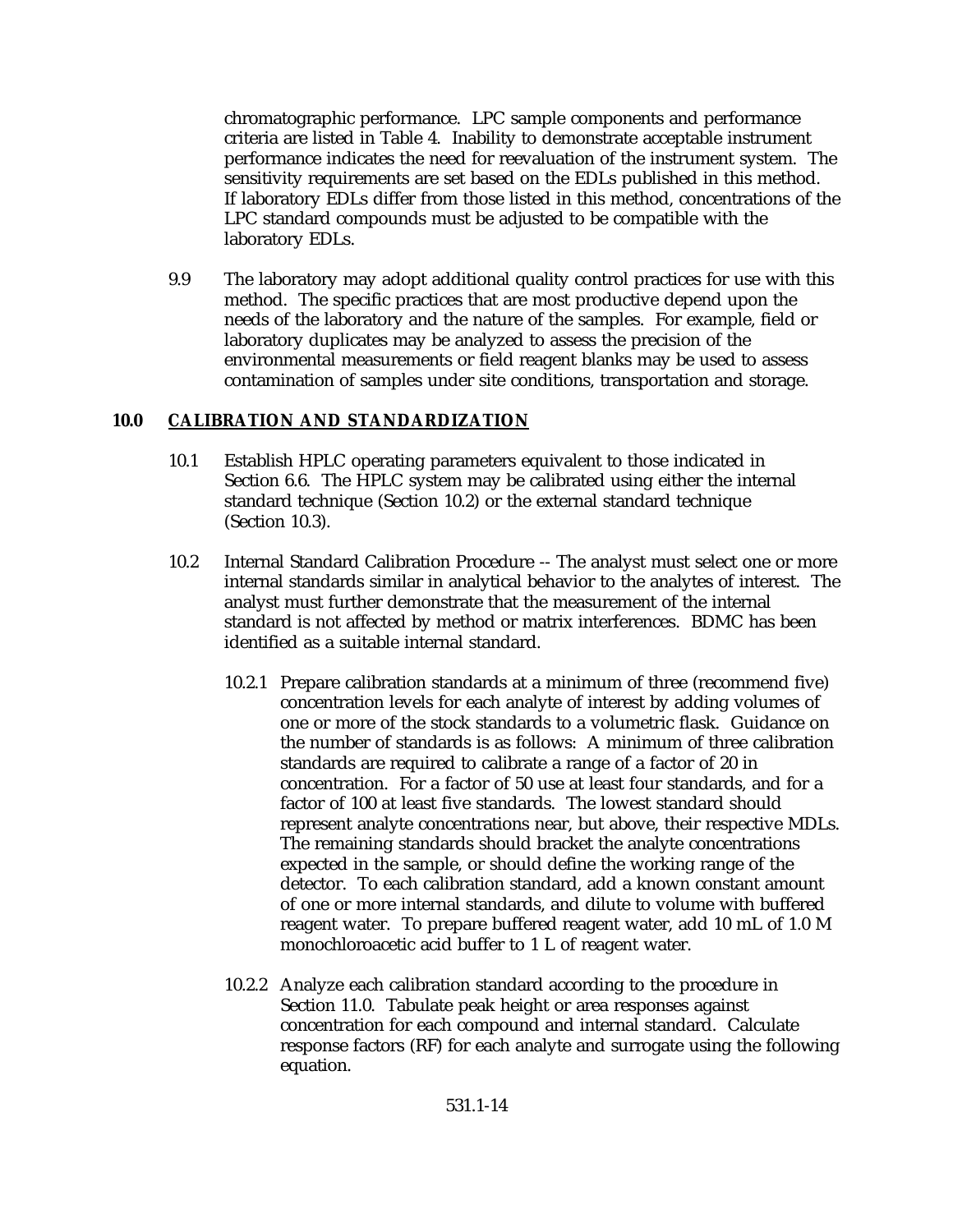$$
RF = \frac{(A_s) (C_{is})}{(A_{is}) (C_s)}
$$

where:  $A_s$  = Response for the analyte to be measured  $A_{is}$  = Response for the internal standard  $C_{is}$  = Concentration of the internal standard  $\mu$ g/L)

- $C_s$  = Concentration of the analyte to be measured  $\mu$ g/L)
- 10.2.3 If the RF value over the working range is constant (20% RSD or less), the average RF can be used for calculations. Alternatively, the results can be used to plot a calibration curve of response ratios  $(A_s/A_s)$  vs.  $C_s$ .
- 10.2.4 The working RF or calibration curve must be verified on each working day by the measurement of a minimum of two calibration check standards, one at the beginning and one at the end of the analysis day. These check standards should be at two different concentration levels to verify the concentration curve. For extended periods of analysis (greater than eight hours), it is strongly recommended that check standards be interspersed with samples at regular intervals during the course of the analyses. If the response for any analyte varies from the predicted response by more than  $\pm 20\%$ , the test must be repeated using a fresh calibration standard. If the results still do not agree, generate a new calibration curve.
- 10.3 External Standard Calibration Procedure
	- 10.3.1 Prepare calibration standards as described in Section 10.2.1 omitting the use of an internal standard.
	- 10.3.2 Starting with the standard of lowest concentration, analyze each calibration standard according to Section 11.2 and tabulate responses (peak height or area) versus the concentration in the standard. The results can be used to prepare a calibration curve for each compound. Alternatively, if the ratio of response to concentration (calibration factor) is a constant over the working range (<20% relative standard deviation), linearity through the origin can be assumed and the average ratio or calibration factor can be used in place of a calibration curve.
	- 10.3.3 The working calibration curve or calibration factor must be verified on each working day as described in Section 10.2.4.
- 10.4 Verify calibration standards periodically, recommend at least quarterly, by analyzing a standard prepared from reference material obtained from an independent source. Results from these analyses must be within the limits used to routinely check calibration (Section 10.2.4).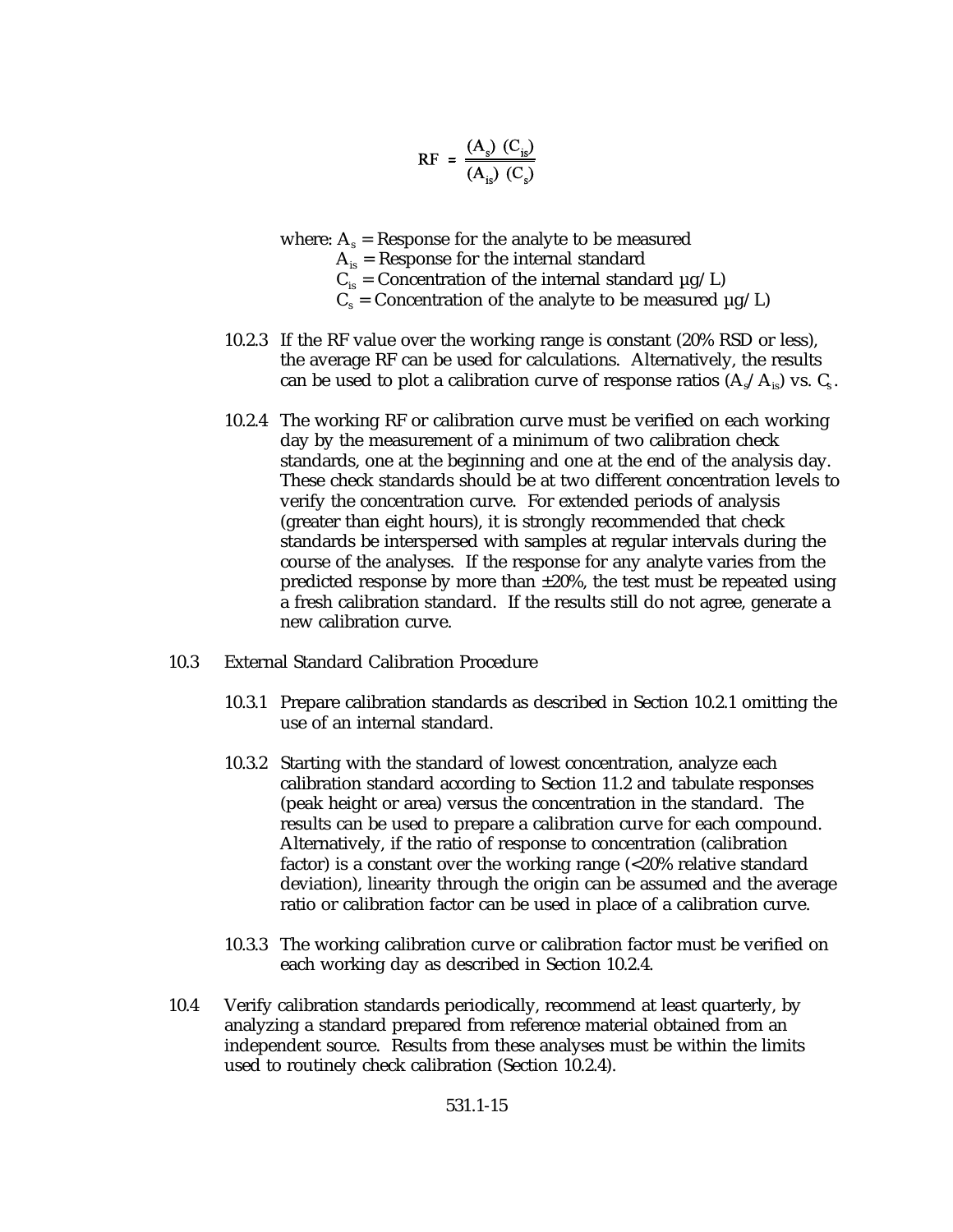### **11.0 PROCEDURE**

- 11.1 pH Adjustment and Filtration
	- 11.1.1 Add preservative to any samples (LFBs, LRBs, or calibration standards) not previously preserved (Section 8.0). Adjust the pH of the sample or standard to pH  $3 \pm 0.2$  by adding 1.5 mL of 2.5 M monochloroacetic acid buffer to each 50 mL of sample. This step should not be necessary if sample pH was adjusted during sample collection as a preservation precaution. Fill a 50 mL volumetric flask to the mark with the sample. Add 5 µL of the internal standard fortification solution (if the internal standard calibration procedure is being employed) and mix by inverting the flask several times.
	- 11.1.2 Affix the three-way valve to a 10 mL syringe. Place a clean filter in the filter holder and affix the filter holder and the 7-10 cm syringe needle to the syringe valve. Rinse the needle and syringe with reagent water. Prewet the filter by passing 5 mL of reagent water through the filter. Empty the syringe and check for leaks. Draw 10 mL of sample into the syringe and expel through the filter. Draw another 10 mL of sample into the syringe, expel through the filter, and collect the last 5 mL for analysis. Rinse the syringe with reagent water. Discard the filter.
- 11.2 Liquid Chromatography
	- 11.2.1 Section 6.6 summarizes the recommended operating conditions for the liquid chromatograph. Table 1 lists retention times observed using this method. Other HPLC columns or chromatographic conditions may be used if the requirements of Section 9.0 are met.
	- 11.2.2 Calibrate or verify the system calibration daily as described in Section 10.0. The standards and samples must be in pH 3 buffered water.
	- 11.2.3 Inject 400 µL of the sample. Record the volume injected and the resulting peak size in area units.
	- 11.2.4 If the response for the peak exceeds the working range of the system, dilute the sample with pH 3 buffered reagent water and reanalyze.
- 11.3 Identification of Analytes
	- 11.3.1 Identify a sample component by comparison of its retention time to the retention time of a reference chromatogram. If the retention time of an unknown compound corresponds, within limits, to the retention time of a standard compound, then identification is considered positive.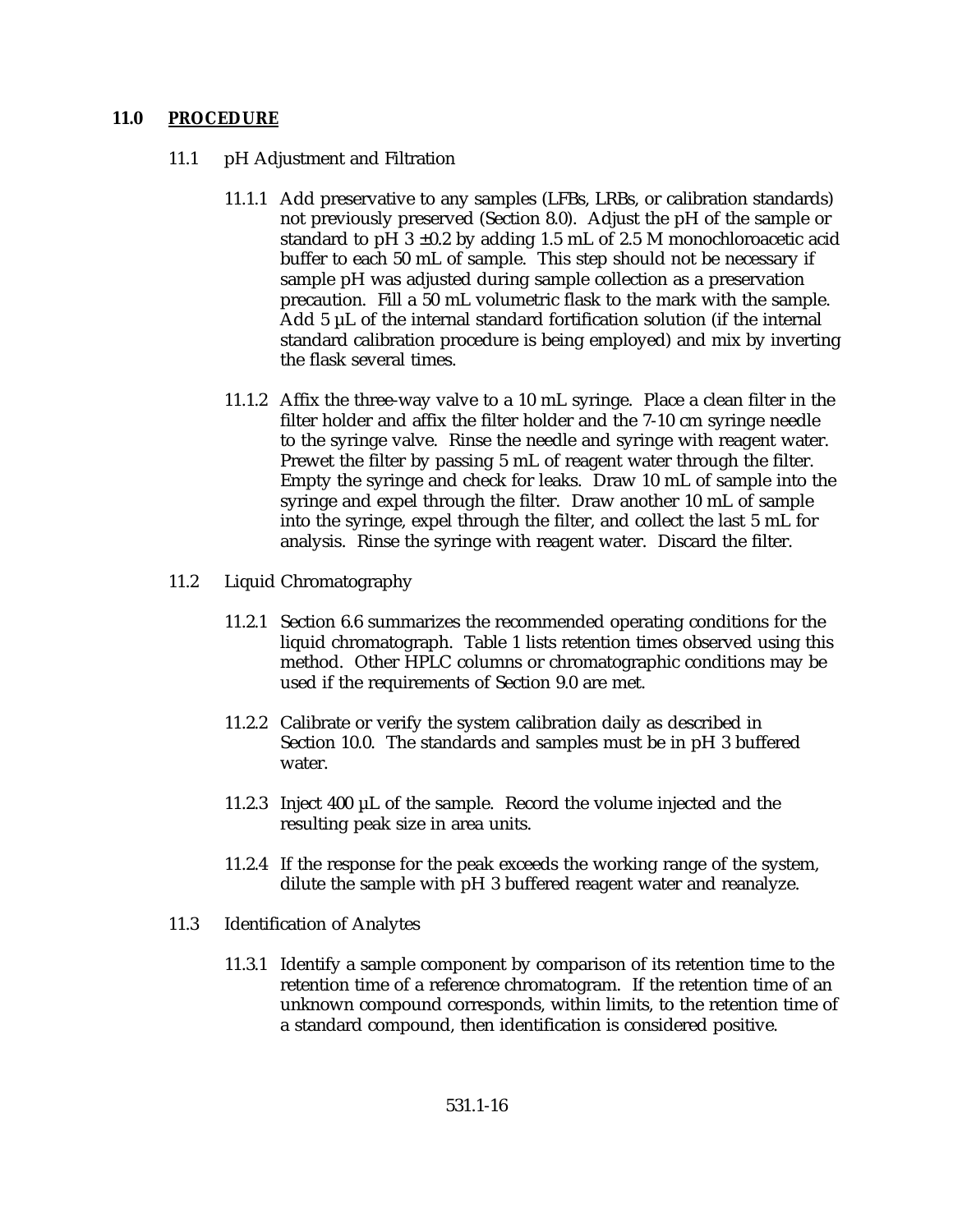- 11.3.2 The width of the retention time window used to make identifications should be based upon measurements of actual retention time variations of standards over the course of a day. Three times the standard deviation of a retention time can be used to calculate a suggested window size for a compound. However, the experience of the analyst should weigh heavily in the interpretation of chromatograms.
- 11.3.3 Identification requires expert judgement when sample components are not resolved chromatographically. When peaks obviously represent more than one sample component (i.e., broadened peak with shoulder(s) or valley between two or more maxima), or any time doubt exists over the identification of a peak on a chromatogram, appropriate alternate techniques, to help confirm peak identification, need to be employed. For example, more positive identification may be made by the use of an alternative detector which operates on a chemical/physical principle different from that originally used; e.g., mass spectrometry<sup>1</sup>, or the use of a second chromatography column. A suggested alternative column is described in Section 6.6.3.

### **12.0 CALCULATIONS**

Determine the concentration of individual compounds in the sample using the following equation:

$$
C_x = \frac{(A_x) (Q_s)}{(A_s) (RF)}
$$

where:  $C_x$  = analyte concentration in micrograms per liter;

- $A_x$  = response of the sample analyte;
- $A<sub>s</sub>$  = response of the standard (either internal or external), in units consistent with those used for the analyte response
- $RF$  = response factor (with an external standard,  $RF = 1$ , because the standard is the same compound as the measured analyte; with an internal standard RF is a unitless value)
- $Q<sub>c</sub>$  = concentration of internal standard present or concentration of external standard that produced As, in micrograms per liter

Use the multi-point calibration established in Section 10.0 for all calculations. Do not use the daily calibration verification data to quantitate analytes in samples.

### **13.0 METHOD PERFORMANCE**

13.1 In a single laboratory, analyte recoveries from reagent water were used to determine analyte MDLs and EDLs and demonstrate method range. Analyte recoveries and standard deviation about the percent recoveries at one concentration are given in Table 3.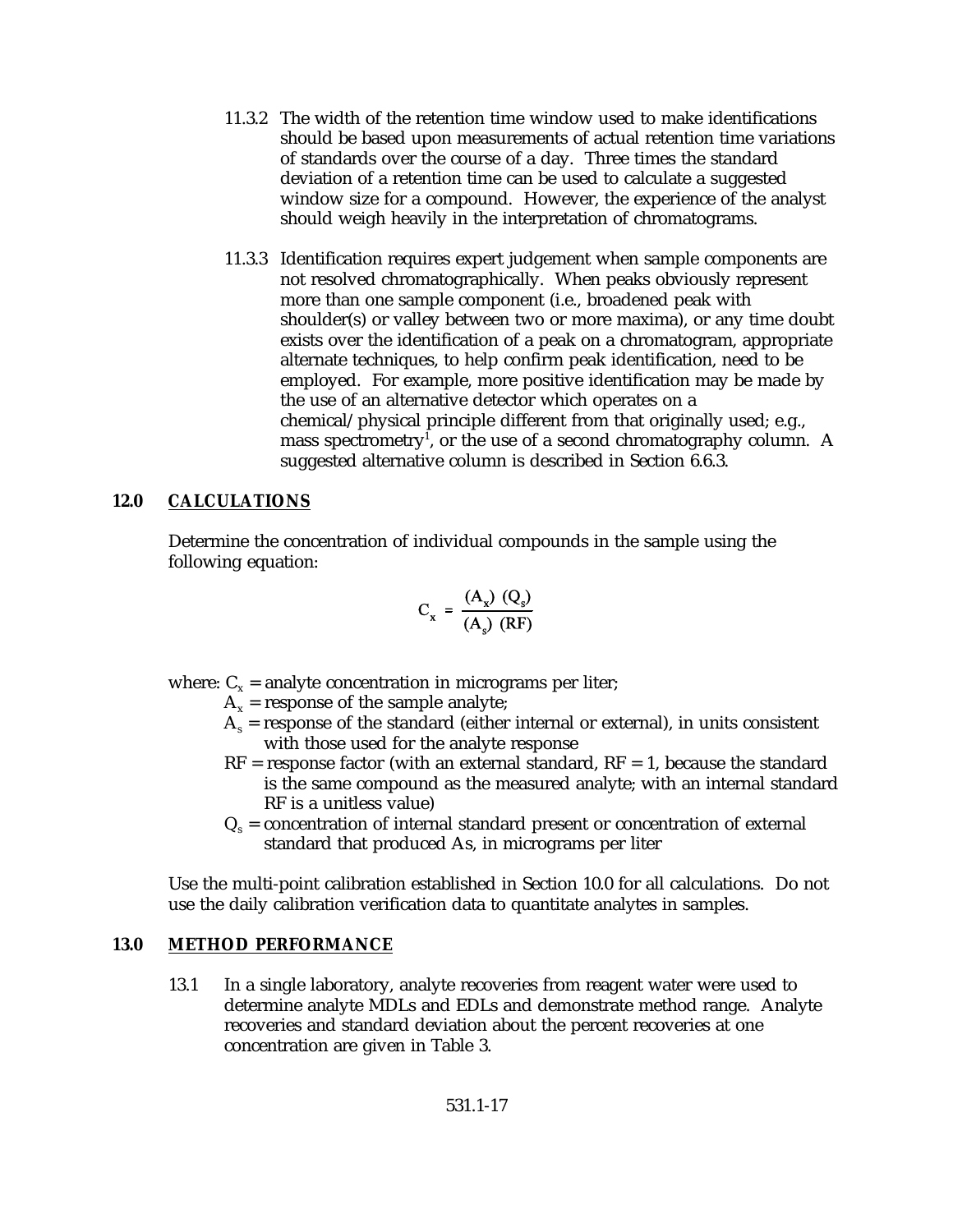13.2 In a single laboratory, analyte recoveries from two standard synthetic ground waters were determined at one concentration level. Results were used to demonstrate applicability of the method to different ground water matrices. Analyte recoveries from the two synthetic matrices are given in Table 2.

# **14.0 REFERENCES**

- 1. Behymer, T.D., Bellar, T.A., Ho, J.S., Budde, W.L. "Determination of Benzidines and Nitrogen Containing Pesticides in Water by Liquid-Liquid Extraction or Liquid-Solid Extraction and Reverse Phase High Performance Liquid Chromatography/Particle Beam/Mass Spectrometry" in Methods for the Determination of Organic Compounds in Drinking Water, Supplement 2 (1992). EPA/600/R-92/129 USEPA, National Exposure Research Laboratory, Cincinnati,Ohio 45268.
- 2. Moye, H.A., S.J. Sherrer, and P. A. St. John. "Dynamic Labeling of Pesticides for High Performance Liquid Chromatography: Detection of N-Methylcarbamates and o-Phthalaldehyde", Anal. Lett, 10, 1049, 1977.
- 3. ASTM Annual Book of Standards, Part 11, Volume 11.02, D3694-82, "Standard Practice for Preparation of Sample Containers and for Preservation", American Society for Testing and Materials, Philadelphia, PA, p. 86, 1986.
- 4. "Carcinogens Working with Carcinogens", Department of Health, Education, and Welfare, Public Health Service, Center for Disease Control, National Institute for Occupational Safety and Health, Publication No. 77-206, August 1977.
- 5. "OSHA Safety and Health Standards, General Industry", (29 CFR 1910), Occupational Safety and Health Administration, OSHA 2206, (Revised, January 1976).
- 6. "Safety in Academic Chemistry Laboratories", American Chemical Society Publication, Committee on Chemical Safety, 3rd Edition, 1979.
- 7. Foerst, D. L. and H. A. Moye. "Aldicarb in Drinking Water via Direct Aqueous Injection HPLC with Post Column Derivatization", Proceedings of the 12th annual AWWA Water Quality Technology Conference, 1984.
- 8. Hill, K. M., R.H. Hollowell, and L. A. DalCortevo. "Determination of N-Methylcarbamate Pesticides in Well Water by Liquid Chromatography and Post Column Fluorescence Derivatization", Anal. Chem, 56, 2465 (1984).
- 9. ASTM Annual Book of Standards, Part 11, Volume 11.01, D3370-82, "Standard Practice for Sampling Water", American Society for Testing and Materials, Philadelphia, PA, p. 130, 1986.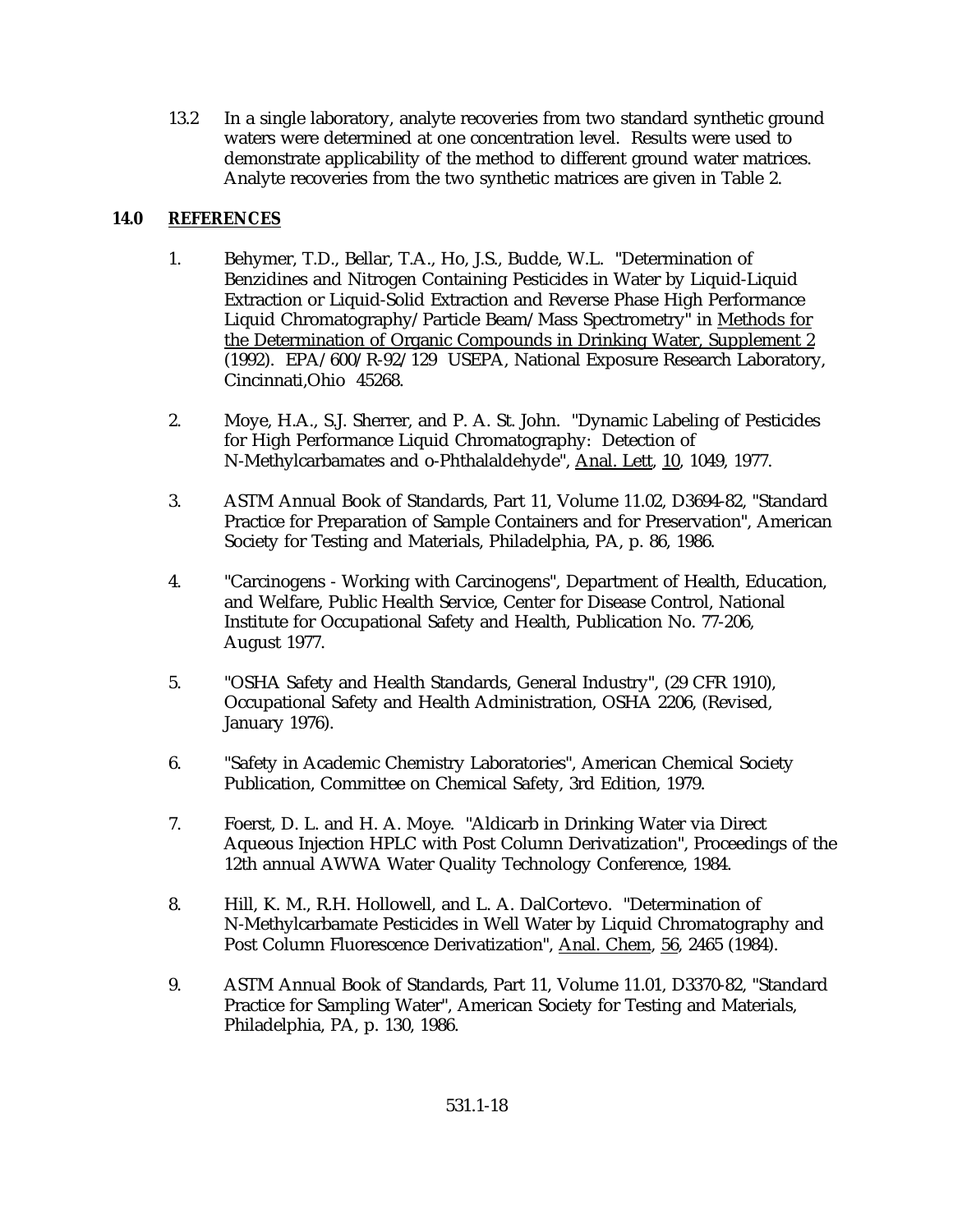|                           | <b>Retention Time<sup>a</sup></b><br>(minutes) |                          |                          |  |
|---------------------------|------------------------------------------------|--------------------------|--------------------------|--|
| <b>Analytes</b>           | Primary <sup>1</sup>                           | Alternative <sup>2</sup> | Alternative <sup>3</sup> |  |
| <b>Aldicarb Sulfoxide</b> | 6.80                                           | 15.0                     | 17.5                     |  |
| <b>Aldicarb Sulfone</b>   | 7.77                                           | 15.2                     | 12.2                     |  |
| Oxamyl                    | 8.20                                           | 17.4                     | 14.6                     |  |
| Methomyl                  | 8.94                                           | 18.4                     | 14.8                     |  |
| 3-Hydroxycarbofuran       | 13.65                                          | 23.3                     | 19                       |  |
| Aldicarb                  | 16.35                                          | 27.0                     | 21.4                     |  |
| Baygon                    | 18.86                                          | 29.3                     | 24.4                     |  |
| Carbofuran                | 19.17                                          | 29.6                     | 23.4                     |  |
| Carbaryl                  | 20.29                                          | 30.8                     | 25.4                     |  |
| Methiocarb                | 24.74                                          | 34.9                     | 28.6                     |  |
| <b>BDMC</b>               | 25.28                                          | 35.5                     |                          |  |

# **TABLE 1. RETENTION TIMES FOR METHOD ANALYTES**

<sup>a</sup>Columns and analytical conditions are described in Section 6.6.

<sup>1</sup>Waters NovaPak C18.

<sup>2</sup>Beckman Ultrasphere ODS.

<sup>3</sup>Supelco LC-1.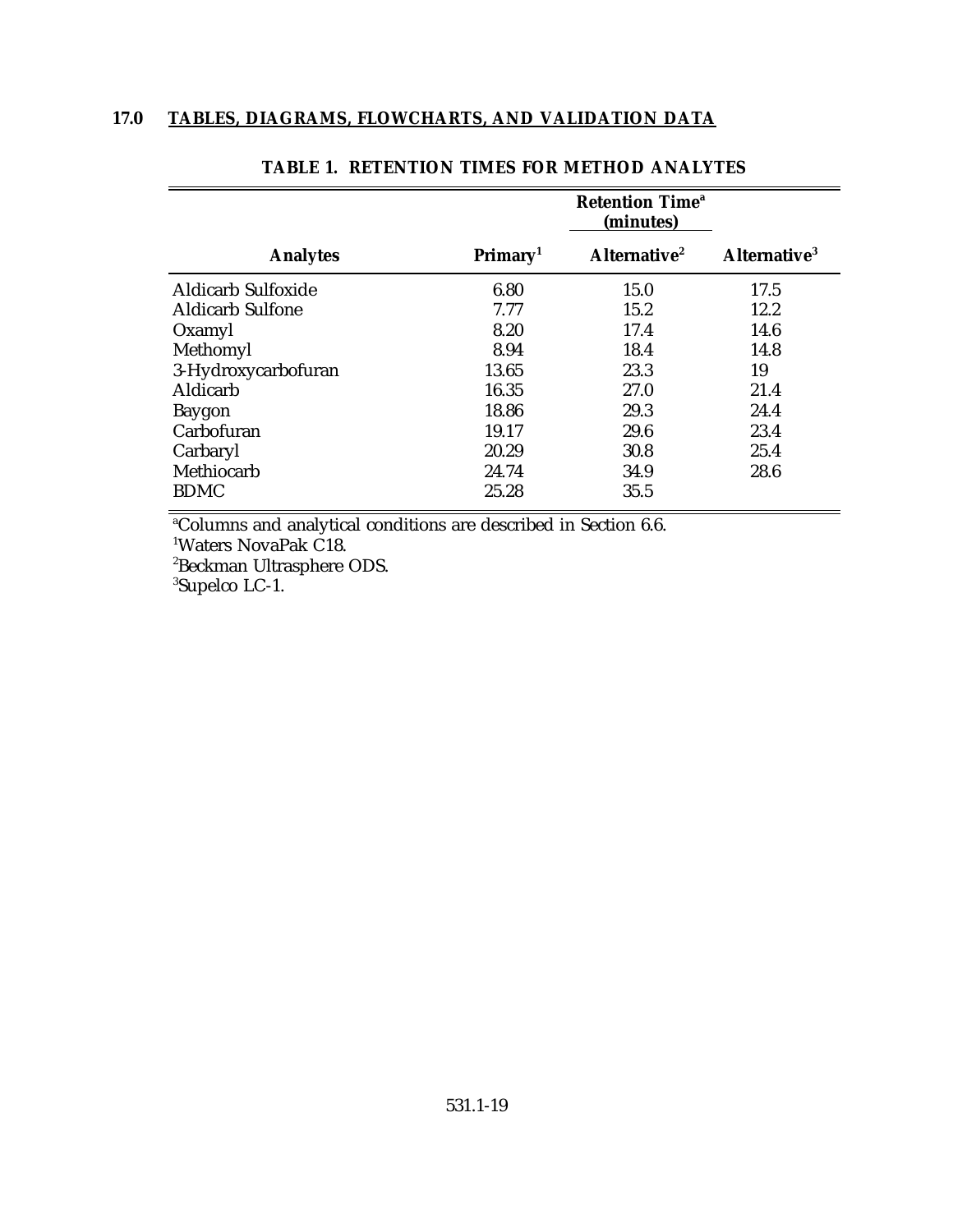|                           | <b>Fortified</b><br>Conc. | <b>Reagent Water</b> |         | <b>Synthetic</b><br>Water 1 <sup>d</sup> |         | <b>Synthetic</b><br>Water 2 <sup>e</sup> |         |
|---------------------------|---------------------------|----------------------|---------|------------------------------------------|---------|------------------------------------------|---------|
| <b>Analyte</b>            | $\mu$ g/L                 | R <sub>p</sub>       | $S_r^c$ | $\bf R$                                  | $S_{R}$ | R                                        | $S_{R}$ |
| Aldicarb                  | 5.0                       | 115                  | 3.5     | 106                                      | 3.2     | 102                                      | 8.2     |
| <b>Aldicarb Sulfone</b>   | 10                        | 101                  | 4.0     | 98                                       | 3.9     | 95                                       | 9.5     |
| <b>Aldicarb Sulfoxide</b> | 10                        | 97                   | 4.9     | 105                                      | 4.2     | 94                                       | 10.3    |
| <b>Baygon</b>             | 5.0                       | 106                  | 3.2     | 96                                       | 4.8     | 97                                       | 5.8     |
| Carbaryl                  | 10                        | 97                   | 5.8     | 94                                       | 4.7     | 104                                      | 10.4    |
| Carbofuran                | 7.5                       | 102                  | 5.1     | 102                                      | 3.1     | 100                                      | 7.0     |
| 3-Hydroxycarbofuran       | 10                        | 102                  | 4.1     | 98                                       | 4.9     | 101                                      | 10.1    |
| Methiocarb                | 20                        | 94                   | 1.9     | 102                                      | 4.1     | 112                                      | 3.4     |
| Methomyl                  | 2.5                       | 105                  | 4.2     | 98                                       | 3.9     | 105                                      | 9.5     |
| Oxamyl                    | 10                        | 100                  | 4.0     | 97                                       | 2.9     | 102                                      | 10.2    |

### **TABLE 2. SINGLE LABORATORY ACCURACY AND PRECISION FOR ANALYTES FROM REAGENT WATER AND SYNTHETIC GROUNDWATERS<sup>a</sup>**

<sup>a</sup>Data corrected for amount detected in blank and represent the mean of seven to eight samples.

 ${}^{\text{b}}\overline{\text{R}}$  = average percent recovery.

 ${}^cS_R$  = standard deviation of the percent recovery.

S<sub>R</sub> – standard deviation of the percent recovery.<br>dCorrected for amount found in blank; Absopure Nature Artesian Spring Water obtained from the Absopure Water Company in Plymouth, Michigan.

<sup>e</sup>Corrected for amount found in blank; reagent water fortified with fulvic acid at the 1 mg/L concentration level. A well-characterized fulvic acid, available from the International Humic Substances Society (associated with the United States Geological Survey in Denver, Colorado), was used.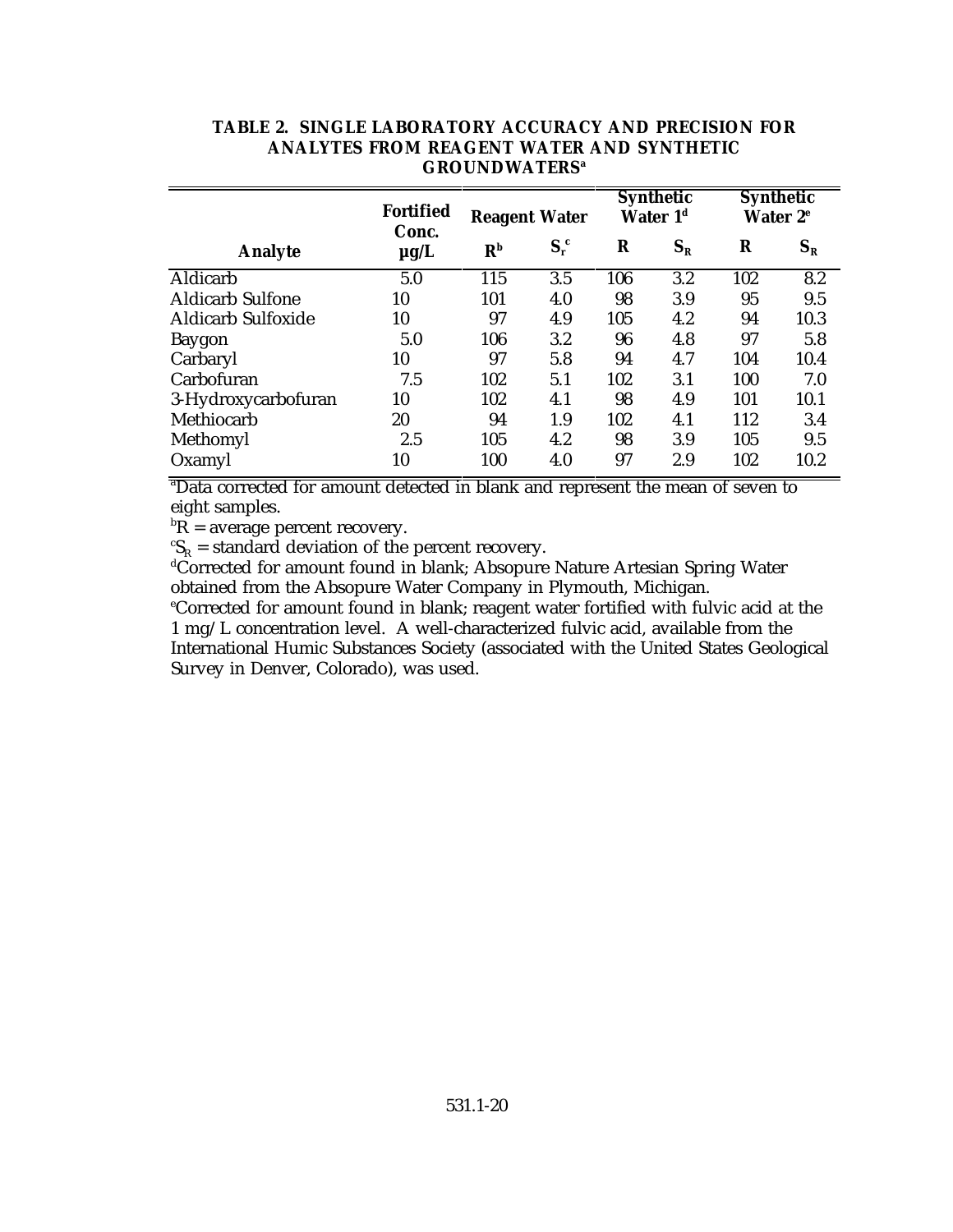| TABLE 3. SINGLE LABORATORY ACCURACY, PRECISION, METHOD  |
|---------------------------------------------------------|
| DETECTION LIMITS (MDLs), AND ESTIMATED DETECTION LIMITS |
| <b>(EDLs) FOR ANALYTES FROM REAGENT WATER</b>           |

|                           | <b>Fortified</b> |       | <b>Recovery</b> | RSD | $\mathbf{MDL}^\mathbf{b}$ | $\mathbf{EDL}^{\mathsf{c}}$ |
|---------------------------|------------------|-------|-----------------|-----|---------------------------|-----------------------------|
| <b>Analytes</b>           | $\mu$ g/L        | $N^a$ | %               | %   | $\mu$ g/L                 | $\mu$ g/L                   |
| <b>Aldicarb</b>           | 1.0              | 8     | 107             |     | 0.22                      | 1.0                         |
| <b>Aldicarb Sulfone</b>   | 2.0              | 8     | 83              | 20  | 1.0                       | 2.0                         |
| <b>Aldicarb Sulfoxide</b> | 2.0              | 8     | 47              | 21  | 0.59                      | 2.0                         |
| <b>Baygon</b>             | 1.0              | 7     | 101             | 32  | 1.0                       | $1.0\,$                     |
| Carbaryl                  | 2.0              | 8     | 97              | 23  | 1.3                       | 2.0                         |
| Carbofuran                | 1.5              | 7     | 90              | 12  | 0.52                      | 1.5                         |
| 3-Hydroxycarbofuran       | 2.0              | 8     | 108             | 29  | 1.9                       | 2.0                         |
| Methiocarb                | 4.0              | 8     | 82              | 19  | 1.9                       | 4.0                         |
| Methomyl                  | 0.50             | 7     | 102             | 18  | 0.29                      | 0.50                        |
| Oxamyl                    | 2.0              | 8     | 82              | 17  | 0.86                      | 2.0                         |

 ${}^{\text{a}}\text{N}$  = Number of replicates.

where:  $t_{(n-1, 1-\text{alpha})} = 0.99$  = Student's t value for the 99% confidence level with n-1 degrees of freedom

n = Number of replicates

S = Standard deviation of replicate analyses.

 $ECL =$  Estimated detection limit; defined as either MDL (Appendix B to 40 CFR Part 136 - Definition and Procedure for the Determination of the Method Detection Limit - Revision 1.11) or a level of compound in a sample yielding a peak in the final extract with signal-to-noise ratio of approximately five, whichever value is higher.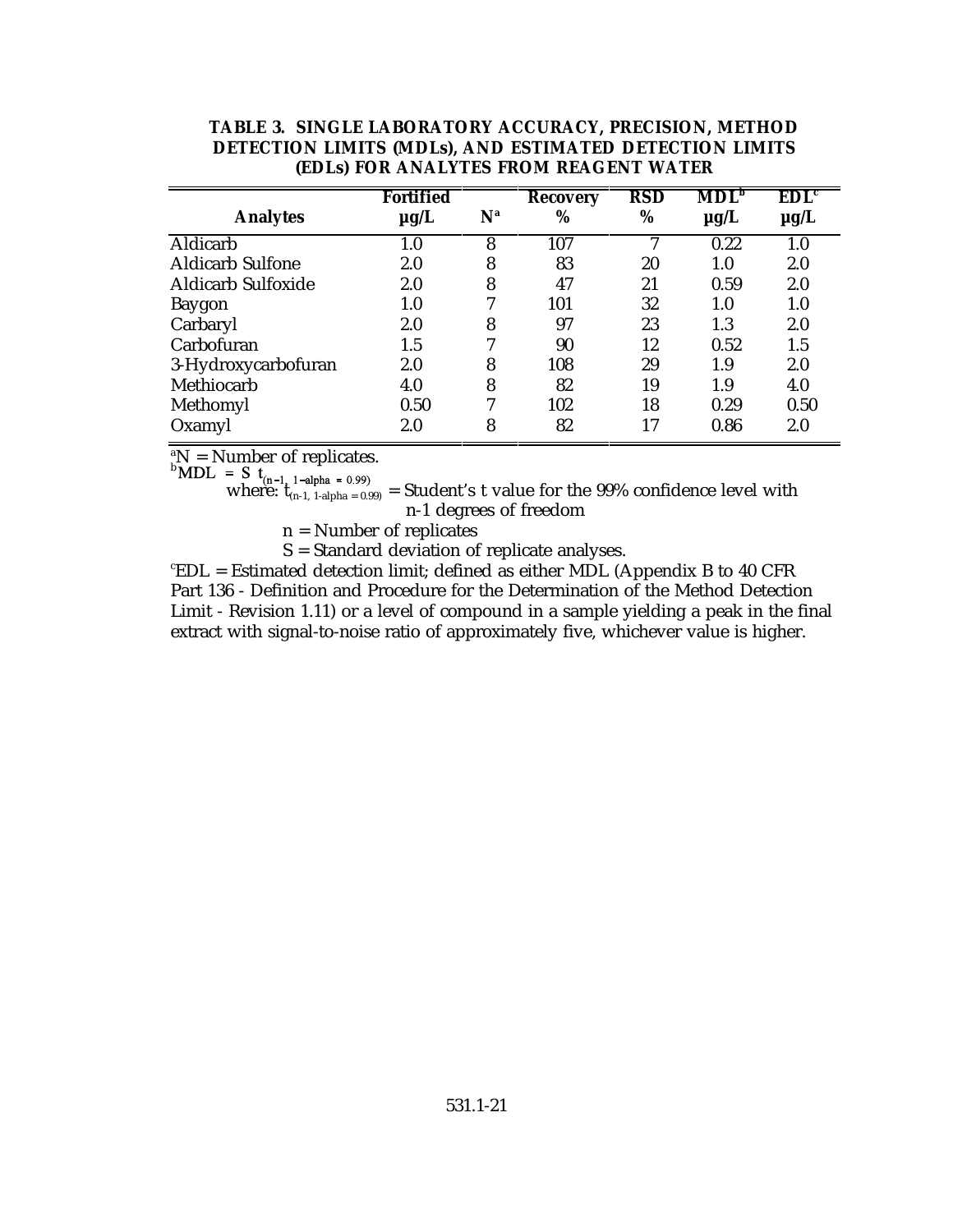| <b>Test</b>                 | Analyte                                  | Conc.<br>$\mu$ g/mL | <b>Requirements</b>             |
|-----------------------------|------------------------------------------|---------------------|---------------------------------|
| Sensitivity                 | 3-Hydroxycarbofuran                      | $\boldsymbol{2}$    | Detection of analyte; $S/N > 3$ |
| Chromatographic performance | <b>Aldicarb Sulfoxide</b>                | 100                 | $0.90 < PGF < 1.1^a$            |
| Column performance          | Methiocarb<br>4-Bromo-3,5-Dimethylphenyl | 20                  | Resolution $>1.0^b$             |
|                             | N-Methylcarbamate (IS)                   | 10                  |                                 |

#### **TABLE 4. LABORATORY PERFORMANCE CHECK SOLUTION**

<sup>a</sup>PGF -- peak Gaussian factor. Calculated using the equation:

PGF =  $\frac{1.83 \times W(1/2)}{W(1/10)}$ 

where:  $W(1/2)$  = the peak width at half height in seconds  $W(1/10)$  = the peak width in seconds at 10th height

 $b$ Resolution between the two peaks as defined by the equation:

$$
R = \frac{t}{W}
$$

where:  $t =$  the difference in elution times between the two peaks  $W =$  the average peak width, at the baseline, of the two peaks